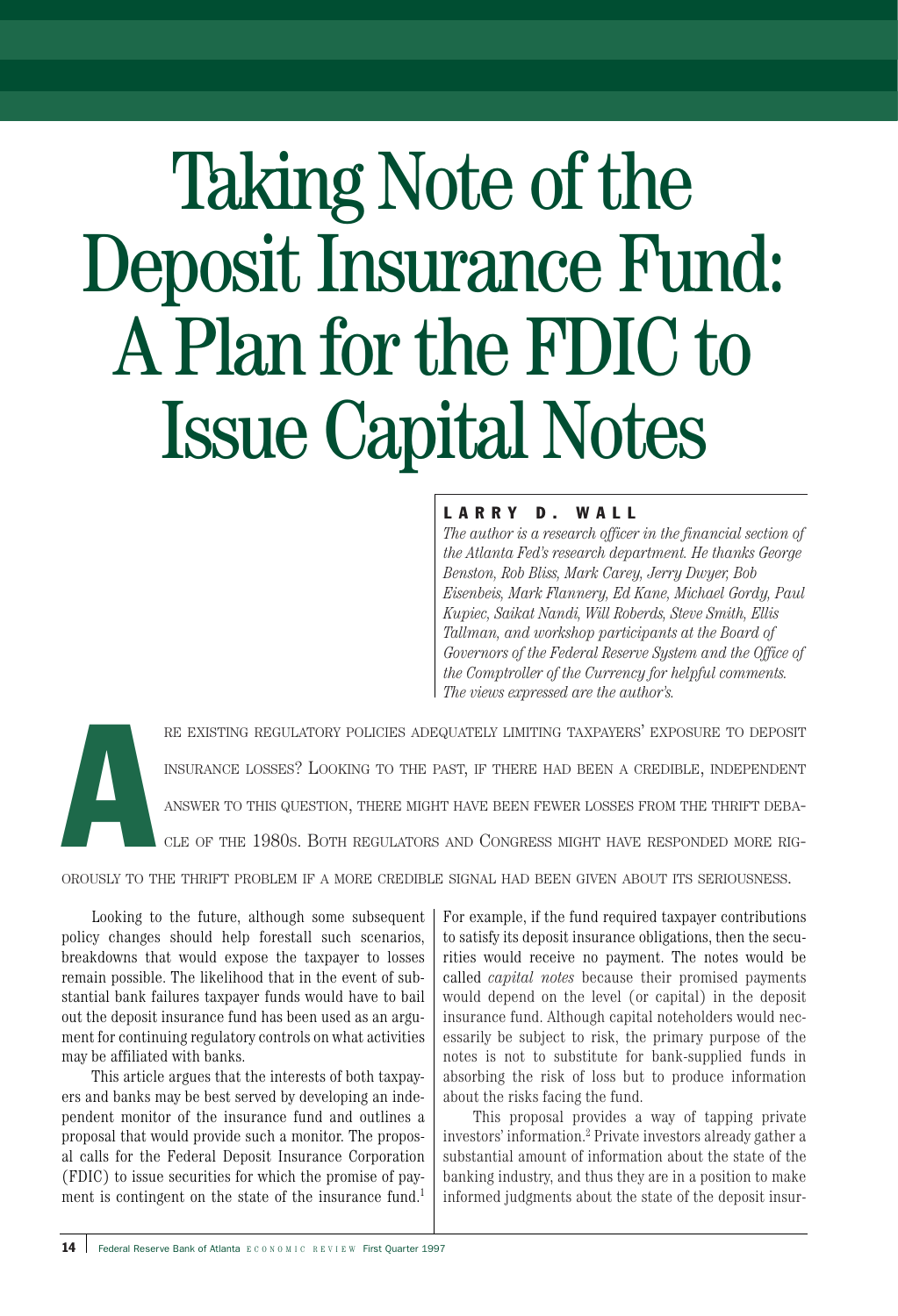ance fund. However, investors currently have no incentive to focus on the implications of their knowledge for the insurance fund, nor do they have any organized vehicle for aggregating and expressing their views of the fund's health. The capital note proposal gives investors both an incentive to examine the fund and a mechanism for expressing their views. Capital notes would also help regulators by providing an independent assessment of the risks facing the fund and by enhancing the incentives of senior regulators to protect the fund.<sup>3</sup> Such supplemental information might also be useful to Congress in evaluating both the condition of insured intermediaries and the performance of the system for disciplining banks' risk taking.

The plan presented here is designed to produce useful information with little or no net cost to taxpayers and banks. It imposes virtually no direct costs on the taxpayers because the sole source of funds for paying the notes is the proceeds of deposit insurance premiums paid by insured banks. Although the plan imposes costs on banks, the net present value of this cost is likely to be near zero because receipts from issuing notes would be used to offset banks' current insurance payment obligations. In the United States these receipts could be applied to payments on Financing Corporation (FICO) bonds.<sup>4</sup> Indeed, the plan would have a positive net present value to banks to the extent that reducing policymakers' concerns about the insurance fund could result in more extensive deregulation.

A secondary rationale for this proposal is to encourage greater consideration of the use of carefully crafted financial market contracts to reduce government exposure to deposit insurance losses. The government will continue to bear some residual risk from the failure of depositories as long as it provides deposit insurance.<sup>5</sup>

However, through thoughtfully designed financial contracts, the government could enlist private-sector help in monitoring and perhaps even reducing its deposit insurance exposure.<sup>6</sup>

This recommendation is not presented as a substitute for mechanisms that monitor the riskiness of individual banks and limit losses at failed banks. It is designed instead to provide information about the overall state of the insurance fund, not about any individual

bank. The discussion below focuses on the United States and is based on the current system for monitoring and disciplining banks as well as the system for distributing losses at failed banks. Thus, the provisions of the Federal Deposit Insurance Corporation Improvement Act of 1991 (FDICIA), such as those requiring prompt corrective

As long as the government is at risk of loss when depositories fail, some mechanism for signaling the magnitude of that exposure is desirable.

action and least costly resolution, are assumed to remain in force. However, the capital note proposal has the potential for broader applications, as shown in Box 1, which considers the benefits of incorporating capital notes into alternative regulatory regimes such as crossguarantees and narrow banking.

The remainder of this article reviews the need for a way to monitor the health of the fund, and lays out the capital note plan in greater detail, explaining how capital

*2. The Federal Deposit Insurance Corporation Improvement Act of 1991 (FDICIA) provides for ex post monitoring of the fund's condition via studies of excessively expensive bank resolutions and through its requirement for higher insurance premiums if the systemic risk exception is invoked. In contrast, the capital note proposal allows for ex ante information production by private market participants.*

*5. Box 1 notes that the removal of de jure deposit insurance does not imply the end of de facto insurance.*

*6. Two casual suggestions proposed in a seminar as alternatives to the capital notes plan call for contracts that could produce the same information as capital notes. One suggestion was that the United States issue option contracts that are payable only if the deposit insurance fund requires a taxpayer bailout. The capital note proposal seems preferable to issuing options contracts because Congress could have a very difficult time understanding why it should make payments to optionholders when it also has to appropriate taxpayer money to bail out the insurance fund. Paul Kupiec suggested that the FDIC issue contracts that would require payments to the agency in the event the insurance fund needed additional funding. The capital note proposal also seems to have an advantage over Kupiec's suggestion for issuing reinsurance contracts because the capital note plan would obtain the investors' funds before a crisis rather than try to obtain the money after a crisis. However, while the capital note arguably offers distinct advantages, both of these alternative proposals seem capable of providing independent information about the state of the insurance fund and hence could result in a significant improvement over the current system of monitoring the fund.*

*<sup>1.</sup> For simplicity, the proposal assumes the existence of only one fund, but the plan could easily be extended to each of the two existing funds in the United States, the Bank Insurance Fund and the Savings Associations Insurance Fund.*

*<sup>3.</sup> The federal bank regulatory agencies in the United States are the FDIC, the Federal Reserve System, the Office of the Comptroller of the Currency (OCC), and the Office of Thrift Supervision (OTS).*

*<sup>4.</sup> FICO was created by Congress to help finance the resolution of failed thrifts. Its obligations are to be met by the collection of insurance premiums from thrifts and banks.*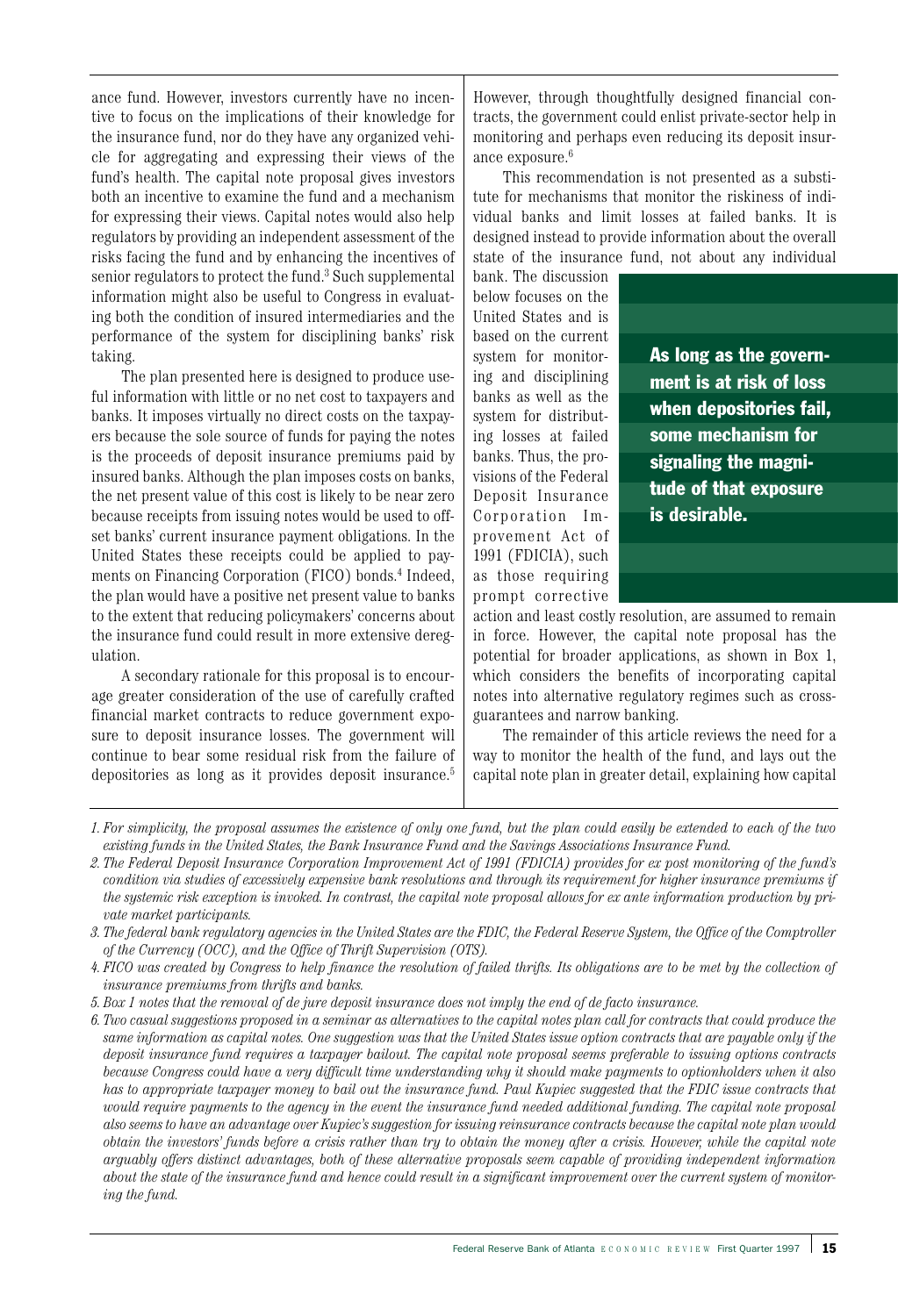# The Usefulness of Capital Notes under Alternative Regulatory Systems

The capital note proposal for monitoring the health of the **I** FDIC fund is set in the context of existing U.S. banking supervision and closure policies. A number of alternative approaches to bank supervision and closure have been proposed over the years. However, the attractiveness of the capital note proposal hinges on whether the government is at risk from bank failures. As long as the government is at risk of loss when depositories fail, some mechanism for signaling the magnitude of that exposure is desirable. The analysis that follows argues that none of the existing proposals for bank supervision and closure would eliminate the government's exposure to loss, and some of the proposals may actually increase the government's risk by shifting its exposure to unregulated entities. Thus, the benefits of implementing the capital note proposal are independent of the system of bank supervision and closure. However, the capital note proposal would be feasible only in systems that explicitly recognize a contingent government liability.

# Proposals That Recognize Contingent Government Liability

The capital note proposal would be both desirable and feasible with reform proposals that explicitly permit government deposit insurance as a backup to private-sector systems for monitoring banks and absorbing losses from failed banks.

**Cross-Guarantees.** A deposit insurance reform proposal from Ely (1994) is based on cross-guarantees among banks. The idea behind this proposal is that the parties in the best position to evaluate a depository's risk exposure are other depositories managing similar risks. The proposal has some historical support in the work of Calomiris (1990) on state-run deposit insurance systems in the 1800s. If Ely's proposal worked as intended, then government guarantees would be unnecessary because no bank would fail with large losses to depositors. However, banks in such a system could collectively choose to take on risk, knowing that if enough of them failed the government would probably step in to protect depositors. Indeed, by tying the fortunes of many banks together, a cross-guarantee system could force systemic concerns and a government bailout if a subset of the depositories suffered sufficiently large losses.

While the cross-guarantee system would not eliminate the government's exposure to loss, this approach is not inherently inconsistent with a government backup insurance fund that issues capital notes. Under such a system, the losses at failed banks would first be the responsibility of the other banks in the cross-guarantee system and would become a government problem only if the losses exceeded the capacity of the cross-guarantee system to absorb them. The backup government insurance scheme, including the capital note issue, could be funded by the individual crossguarantee funds. The note price and interest rate would then serve as a signal about the financial condition of the cross-guarantee systems.

**Specialized Guarantors and Puttable Subordinated Debt.** The idea of shifting monitoring responsibility and the risk of loss to private parties unaffiliated with banks is shared by proposals by Kane, Hickman, and Burger (1993) and Wall (1989). The Kane-Hickman-Burger proposal shifts the risk of loss and responsibility for monitoring to a private surety. Wall's proposal requires banks to either maintain a minimum amount of subordinated debt in a form that could be withdrawn or face automatic closure. Both of these proposals avoid some of the conflict of incentives facing crossguarantees by placing the responsibility and risk outside the banking system. Both systems would provide for marketdetermined early closure of depositories should their equity values erode gradually over time. However, both are vulnerable to the possibility that a sudden, very large drop in asset prices could change the incentive of the private monitors.<sup>1</sup> Should the sudden loss exceed the value of a depository's equity, the risk arises that private monitors' claims will become more like equity than debt. That is, the value of the private monitor's claim may be greater if it forbears from closing an institution in the hope that the depository will recover its financial strength.

Both the Kane, Hickman, and Burger proposal and the Wall proposal give market participants an incentive to monitor banks and signal when individual banks are financially distressed; thus, both are similar in spirit to the capital note proposal. Neither plan would necessarily be operationally inconsistent with the capital note plan. The guarantors under the Kane-Hickman-Burger proposal could contribute to a government backup insurance fund in a manner similar to that suggested for the cross-guarantee system. Under the puttable debt proposal, the banks themselves would contribute to the government insurance fund.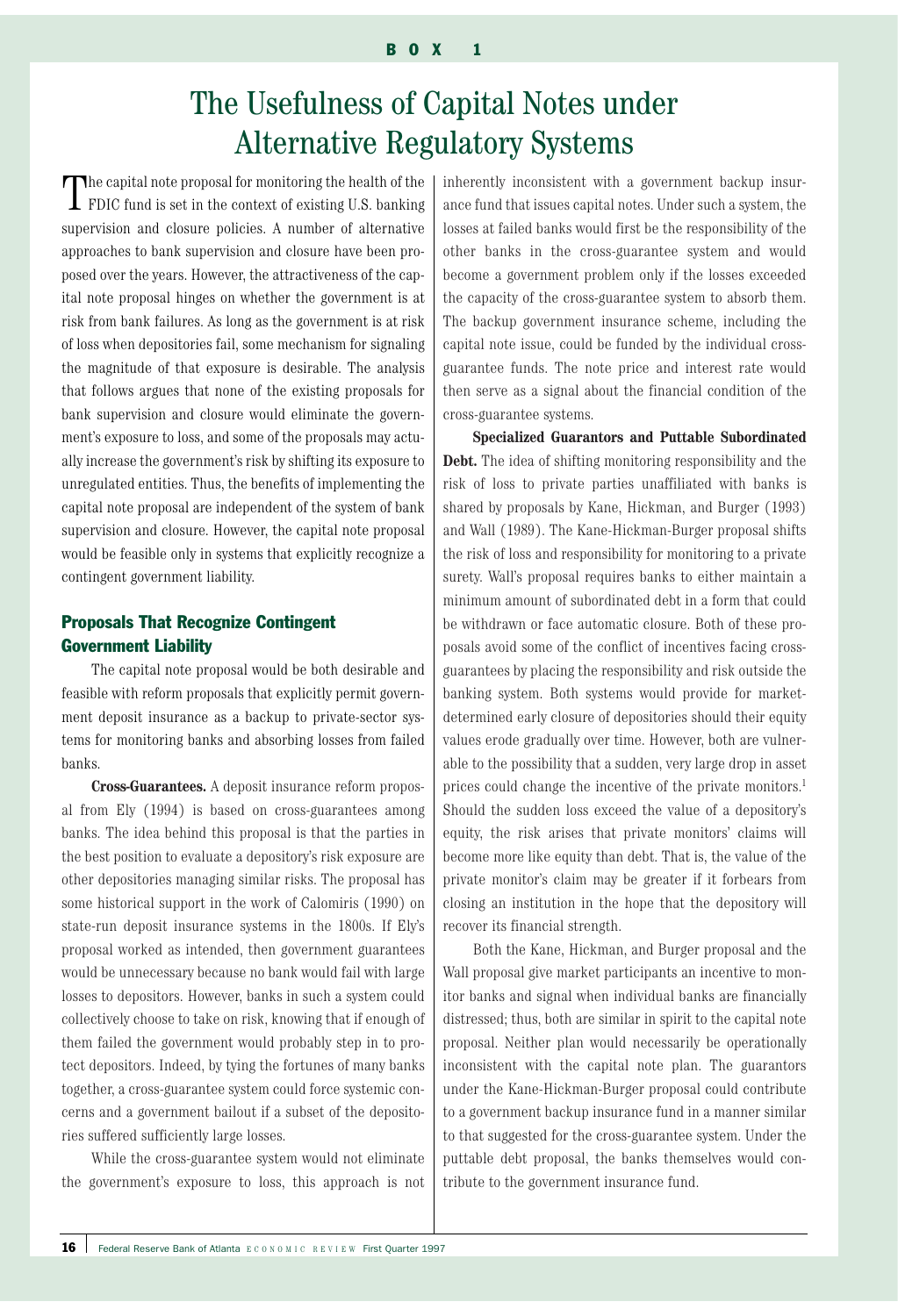# Proposals That Claim to Eliminate Contingent Government Liability

Proposals designed to eliminate the government's contingent liability are unlikely to accomplish their intended goal, as Benston (1995) notes. In any event, they would complicate the use of capital notes because of questions about which institutions are likely to receive de facto insurance coverage.

**Eliminate Deposit Insurance.** Proposals to eliminate deposit insurance seem to obviate the use of capital notes. If the government is not at risk, then monitoring systems seem unnecessary. The problem with this approach is that eliminating statutory provisions for deposit insurance is not the same as eliminating either the expectation or reality that deposit insurance will be provided at failed depositories. Neither the states of Ohio or Maryland explicitly backed their deposit insurance systems, but when the funds went bankrupt the states bailed out the depositors. Similarly, banks have failed in numerous countries around the world and depositors were ultimately bailed out, despite the absence of deposit insurance or tight limits on the extent of de jure insurance coverage. The bottom line is that democratic governments in the later part of this century have often been unwilling to let depositors suffer.

While eliminating deposit insurance statutes is not necessarily a feasible way of eliminating deposit insurance, it would nevertheless render the capital note plan unworkable. First, the existence of capital notes based on government deposit insurance liabilities would further undercut the market's perception that deposit insurance had truly been eliminated. Second, it is not clear who would pay the interest on the notes. Without an insurance fund, nobody would pay insurance premiums that could go toward paying off the noteholders. Third, it would be less clear what set of government bailouts might place the noteholders at risk.

**Safe Bank Proposals.** Another proposal that seems to eliminate risk to the FDIC is some version of the safe bank or narrow bank proposal (see, for example, Litan 1987 and Pierce 1991). Such a proposal would limit deposit insurance to accounts backed by short-term, highly liquid securities with low credit and market risk. These securities could be marked to market on a daily basis so that the exposure of the insurance fund to losses would be minimal. If such a proposal worked as intended, it too could eliminate the advantages of preferred stock in the insurance fund.

The problem with safe bank proposals is their implicit assumption that the combination of making short-term, information-intensive loans and issuing short-term, highly liquid deposits in banks is a historical accident with no economic basis for its continued existence. However, the widespread combination of these functions in banklike institutions around the world suggests that there is some economic benefit in combining the two functions. Flannery (1994) argues that this combination is an efficient way of dealing with the agency costs associated with making shortterm, information-intensive loans. Rajan (1996) argues that businesses' demand for large loans at short notice makes it desirable to have lending concentrated in institutions that specialize in managing liquidity, which is what deposittaking banks must do. Whether or not Flannery or Rajan are correct, or whether the loan-deposit combination exists for some other reason, the weight of banking practice worldwide suggests that banks cannot be neatly divided into a deposittaking function and a lending function. Yet, if this division is not possible, then limiting deposit insurance to narrow banks only means that banking problems currently troubling policymakers will reappear outside the narrow banks. Thus, while adopting the narrow bank proposal seems unlikely to make deposit insurance irrelevant, it nevertheless has the effect of eliminating regulation of those institutions for which it is relevant.

The narrow bank proposal creates the same sort of operational problems for the capital note proposal as the elimination of deposit insurance—namely, that those institutions most likely to require government support are not formally covered by the system.

*<sup>1.</sup> This vulnerability is less than it may appear based on a review of banks' financial statements. Often, what appears, from the perspective of the financial statements, to be a sudden loss is actually a series of losses accumulated over a longer period. The losses only seem to have occurred suddenly because the bank deferred recognition of the losses until delay either no longer benefited the bank or release became unavoidable. For example, many banks deferred recognizing losses on loans to Latin American borrowers in the 1980s for a long period of time until the banks decided that recognition would be desirable.*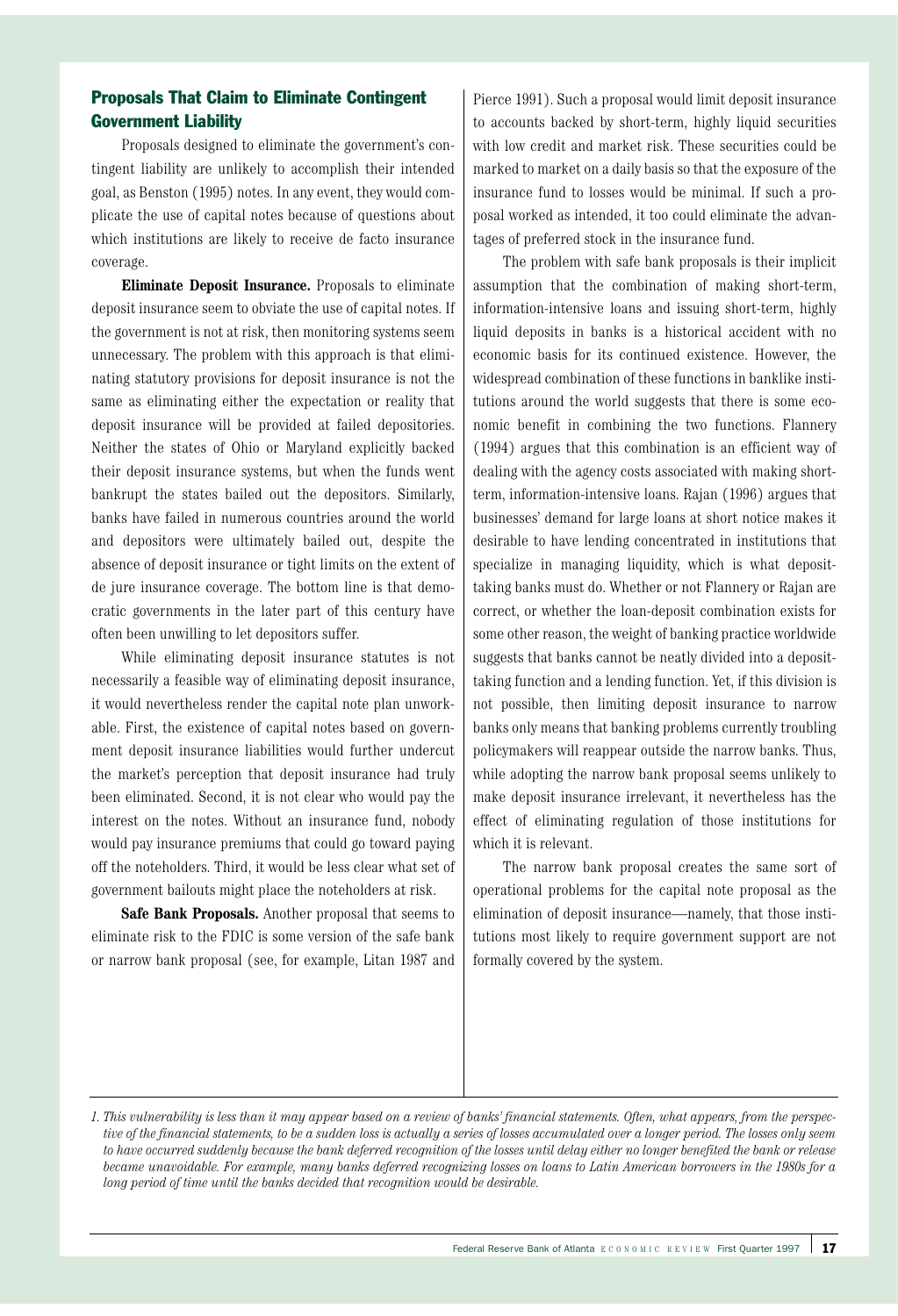notes would reduce taxpayers' risk in the event of deposit insurance losses. The discussion includes a consideration of some possible disadvantages.

# The Need for Monitoring

**P** Insurance Corporation of the Federal Deposit Insurance Corporation in 1933, both depositors and the government monitored the condition of individual banks. Depositors monitored banks because they were rior to the creation of the Federal Deposit Insurance Corporation in 1933, both depositors and the government monitored the condition of individexposed to losses should the bank fail.<sup>7</sup> The government played an important role by examining banks' confidential records and certifying that the records did not contain adverse information. However, the creation of the FDIC, combined with the agency's historic policy of seeking to protect all depositors, resulted in less depositor disci-

An alternative to enhanced government discipline of banks is to shift risk back to the private sector in an attempt to enlist market discipline.

pline, especially in weaker financial institutions. This relaxing of depositor monitoring shifted the burden of disciplining banks' risk taking to federal bank regulators.

Federal bank regulators provided an adequate level of discipline over most of the period from the mid-1930s through the mid-1970s, helped in no small part by

restrictive regulations that boosted banks' charter values and simplified banks' operations by limiting their activities largely to gathering deposits and making short-term loans.<sup>8</sup> However, regulators' ability to maintain restrictive regulations has been eroding continually since the 1970s. Bank charter values have declined as the combination of improving technology (communication, data processing, and financial), increases in the level and volatility of interest rates, and changes in regulation has increased competition among banks and between banks and nonbank firms. The complexity of banks, especially the largest banks, has increased dramatically with the use of technology to provide a wide variety of financial services.

As the task of supervising banks became more difficult, two supervisory problems surfaced. The first was that of conflicts in supervisory incentives, revealed during the thrift debacle of the  $1980s<sup>9</sup>$  Kane (1989a, 1989b) points out that although bank supervisors are in effect agents for the taxpayers, their personal objectives often include other goals that are inconsistent with reducing taxpayer exposure to failed depositories.10 Congress sought to mitigate this conflict in incentives through passage of the FDIC Improvement Act of 1991. In particular, the act

provides for prompt corrective action that prescribes a series of mandatory and optional regulatory responses to falling capital ratios.<sup>11</sup> However, prompt corrective action depends in large part on the accurate measurement of banks' financial condition, and such accurate measurement is not always feasible. A large fraction of a depository's assets are either not traded at all or are traded in very illiquid markets where prices may vary from full-information value (Berger, King, and O'Brien 1991). The determination of the economic value of these assets is necessarily subject to potentially large measurement error. Thus, regulators still have room to exercise discretion so that, as Kane (1995) points out, incentive problems have not been eliminated by FDICIA.12

The second problem is how to supervise banking organizations effectively, given that changing technology has made these organizations far more complex. The banking, securities, and insurance industries have each used advances in technology and innovative legal approaches to offer products that are functionally similar to products offered by the other two industries but that have a very different regulatory status; for example, money market mutual funds are substituted for bank deposits. As a consequence, current systems of regulation that designate separate regulatory bodies for each of the different types of financial services are being made obsolete by developments in the financial marketplace. Whether regulators could adequately limit the risk to the FDIC fund in the emerging complex, highly competitive financial marketplace is an open question.13 Some analysts, such as Pierce (1991, 98-100), advocate severely restricting insured banks' choice of assets, in part because they are pessimistic about regulators' ability to monitor sophisticated financial services firms.<sup>14</sup>

An alternative to enhanced government discipline of banks is to shift risk back to the private sector in an attempt to enlist market discipline. FDICIA has sought to enlist depositor discipline through adoption of least costly resolution.15 This provision retains deposit insurance coverage up to the de jure coverage level of \$100,000; however, the FDIC absorbs losses from larger deposits only if doing so reduces the overall cost of resolution to the agency. If this stipulation is enforced for all bank failures, it should substantially increase depositor monitoring, especially at the largest banks, which tend to be the most complex. However, FDICIA also provides for the suspension of least costly resolution in systemic risk situations, thus tending to reduce depositor monitoring, particularly at large banks. The ultimate effectiveness of least costly resolution in providing depositor discipline at large banks therefore remains an open question, in part because no very large bank has failed since the adoption of FDICIA.16

Even if systemic risk considerations (real or imagined) limit the potential effectiveness of depositor discipline, other opportunities for increasing market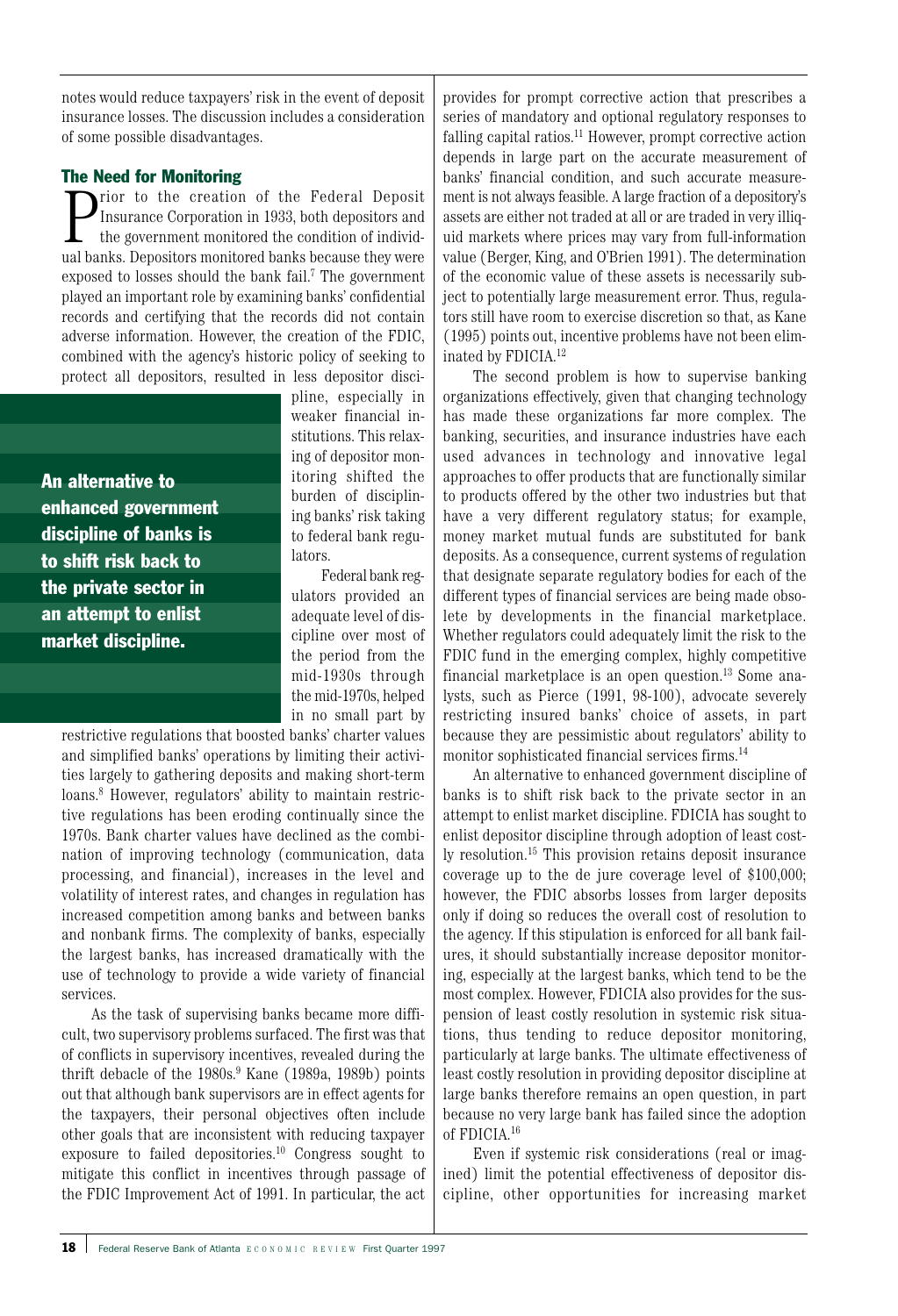discipline remain. One set of options would be to shift more of the losses to the private sector without giving market participants direct authority to force troubled banks to close. Examples of such options include increased issuance of subordinated debt, as proposed by Benston and others (1986, 192-96), and the use of private coinsurance to help set insurance premiums for individual banks. Market discipline in these instances arises from the risk premiums that financial markets would charge individual banks. The limitation of these proposals is that, while they give government regulators more time to close failing banks before the FDIC absorbs any losses, they do not directly address the problems of conflicting regulatory incentives or the problems of supervising very complex financial firms.

Another set of options for increasing market discipline would give private parties both a larger fraction of the risk of loss in bank failure and the ability to close a

failing bank. Examples of such proposals (which are discussed in Box 1) include those of Kane, Hickman, and Burger (1993) for private sureties and Wall (1989) for puttable subordinated debt. These strategies, which give private participants the authority to close any institution that cannot demonstrate its solvency or reasonable risktaking policies, go further to address the regulatory problems of conflicting incentives and the difficulty of supervising complex organizations. However, these proposals are limited in that sudden, very large losses can effectively force the conversion of the private monitors into de facto equityholders in a failed depository. Thus, in some circumstances the health of the FDIC would ultimately depend on government supervisors, even under the provisions of these proposals.

Ultimately, then, although the primary system for protecting taxpayers from losses at financial intermediaries has been improved, and perhaps could be further

- *9. See Kane and Yu (1995) for evidence that the U.S. Federal Home Loan Bank Board (FHLBB) dramatically understated the true reserves of the Federal Savings and Loan Insurance Fund for the period 1985-88. They further argue that the misinformation supplied by the FHLBB played an important role in actions taken by Congress in 1987. Cole and Eisenbeis (1996) provide evidence that delays in closure increased the cost to taxpayers. Other discussions that suggest that regulatory problems have contributed to actual or potential taxpayer losses include Kane and Kaufman (1993) on problems in Australia; De Krivoy (1995) on Venezuela; Cargill, Hutchison, and Ito (1995) on Japan; and Gall (1996) on Brazil.*
- *10. Several theoretical models reach varying conclusions about optimal closure policies. Examples of these studies include Acharya and Dreyfus (1989), Davies and McManus (1991), Kumar and Morgan (1994), Mailath and Mester (1994), and Noe, Rebello, and Wall (1996). However, the previously cited empirical work appears to suggest that Kane's model better explains most past regulatory forbearance than do these models.*
- *11. For a presentation of the structured early intervention and resolution proposal that formed the basis for prompt corrective action provisions of FDICIA, see Benston and Kaufman (1988). For a discussion of FDICIA's key safety and soundness provisions, see Wall (1993).*
- *12. Jones and King (1995) and Peek and Rosengren (1996) show that a large fraction of the banks with high insolvency risk in their respective samples would not have come under prompt corrective action requirements given existing capital standards.*
- *13. Chan, Greenbaum, and Thakor (1992) question whether fairly priced deposit insurance is feasible in a competitive marketplace. Their results may be put in more general terms by recognizing that in order to own a bank charter in the United States, a firm must generally participate in the deposit insurance system and accept other regulatory requirements. When restated in this manner, their results imply that an intermediary will prefer to be chartered as a bank only if the rents from owning a charter (including any government subsidy through deposit insurance) exceed the regulatory costs (both safety and soundness costs and social regulation costs) of owning a charter. As the government reduces or eliminates the deposit insurance subsidy, the ratio of rents to taxes from owning a bank charter will become less favorable and less intermediation will take place through the banking system. However, even if one believes that the ratio of rents to taxes from owning a bank charter should be increased to encourage charter ownership, it is not obvious that the most efficient way to do so is by subsidizing bank risk taking.*
- *14. Box 1 discusses the narrow bank approach in greater detail but reaches the conclusion that the approach is unlikely to reduce FDIC's exposure to the degree suggested by its proponent.*
- *15. Another legislative change is a depositor preference provision, which states that domestic depositors (including the FDIC, which stands in the depositor's place when it makes an insurance payment) in a failed depository are entitled to full repayment before nondeposit creditors receive any payment. In theory this provision should lead to an increase in monitoring by nondeposit creditors, at least in those states that did not previously follow depositor preference. In practice, the increased risk to nondeposit creditors can be substantially reduced by having the bank put up collateral to back the nondeposit liability. See Osterberg (1996) for a review and empirical analysis of depositor preference laws.*
- *16. FDICIA also provides regulators with various powers, such as final net settlement, designed to enhance their ability to implement least costly resolution. The credibility of least costly resolution could be enhanced if regulators developed and advertised plans to implement least costly resolution in a way that was unlikely to generate systemic risk.*

*<sup>7.</sup> This monitoring occurred for all national banks and those state-chartered banks that did not have state-sponsored deposit insurance.*

*<sup>8.</sup> Charter or franchise value is the net present value of the economic profits resulting from owning a bank charter. Keeley (1990) provides evidence of a decline in franchise value. Demsetz, Saidenberg, and Strahan (1996) provide evidence that banks with higher franchise values take less risk.*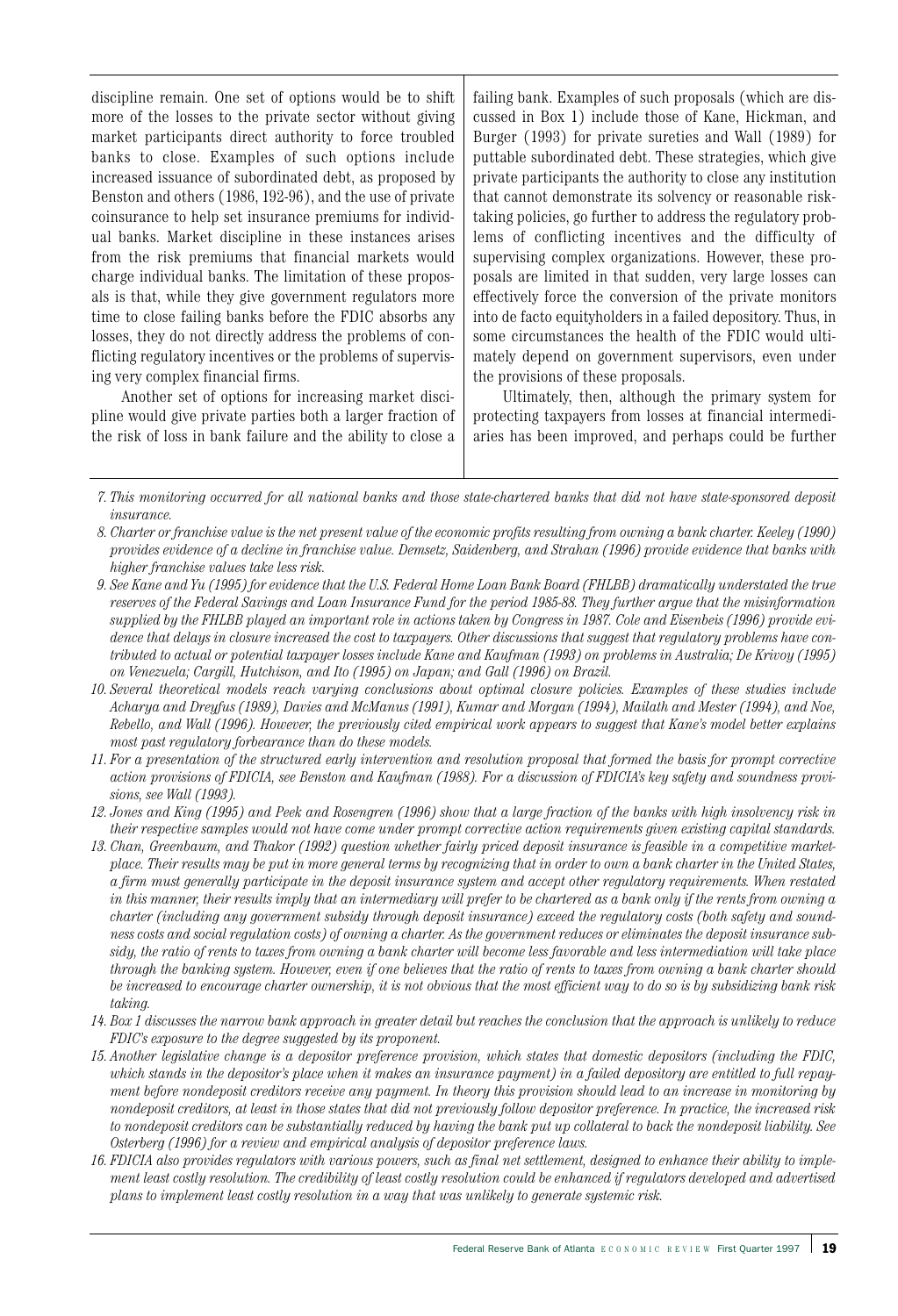improved, it remains vulnerable to failure. Drawing on an engineering analogy, when the failure of a primary system could have catastrophic consequences, backups must be incorporated into the design to reduce the risk of damage. Given the potentially high stakes from a failure of the system to limit banks' risk to the fund, Kane (1995) argues that it would be desirable to monitor the condition of the FDIC. He contends that information about the FDIC's condition would help taxpayers assess their exposure as well as assist labor markets in evaluating the performance of top government officials. In particular, Kane recommends implementing some mechanism that would encourage production and dissemination of private information about the performance of the deposit insurer. He argues that "the trick would be to make sure that projected cash flows respond to loss exposures occasioned by inadequacies in federal loss-control and pricing policies" (1995, 454). However, while his specific proposals would produce direct information on individual banks or subsets of banks, they would produce only indirect information on the fund per se. These proposals are essentially substitutes for FDICIA's approach to dealing with individual bank risk and do not constitute backups.17 The proposal that follows is a low-cost backup system.

# A Plan for a Low-Cost Backup System

The plan outlined here calls upon the deposit insur-<br>er to issue capital notes as a mechanism for signal-<br>ing taxpayers about the riskiness of the deposit<br>insurance fund. Subsequent discussion explains the reahe plan outlined here calls upon the deposit insurer to issue capital notes as a mechanism for signaling taxpayers about the riskiness of the deposit son for the plan's structure, shows how the plan will meet its goals, and analyzes some potential problems.

- 1. The FDIC's insurance fund would issue coupon notes that pay interest and principal except in circumstances stipulated below. These notes would vary in maturity from one to five years. New note issues would occur at least semiannually.
- 2. Interest payments would be suspended if the fund received a loan from the government to finance the resolution of failing banks. If such a suspension occurred then insurance premiums would automatically increase to a historically high level (such as a minimum premium of \$0.25 per \$100 of deposits).
- 3. The capital notes' right to interest (future and cumulative unpaid interest from prior periods) would be terminated when the fund reaches zero, and any source of funds other than depository insurance premiums would be appropriated by Congress to absorb deposit insurance losses.
- 4. The quantity of capital notes would be determined by the FDIC, based on the goal of maximizing the information content of the notes about the health of the insurance fund. Depositories, their affiliates, and the accounts they manage for other parties (such as trust accounts and mutual funds) would not be permitted to hold the notes as an investment.

Small inventories of the notes for securities affiliates that act as market makers would be permitted.

- 5. Every time the FDIC issued new notes it would report on the status of the fund and the risks facing the banking system. The report would also contain an estimate of the distribution of potential losses to the insurance fund (under at least three sets of economic assumptions) and a description of the methods used to estimate losses. Further, if the yield to maturity at the time of issue of a note exceeded that of comparable maturity investment-grade securities, then three reports would be required.18 First, the FDIC would be obligated to report to Congress on the risk that the insurance fund would become inadequate, on any steps the agency planned on taking to reduce the risk, and on any additional legislation that would be helpful in reducing the risk to the insurance fund. Second, the Secretary of the Treasury would be required to report on the budget implications of the risk to the fund. Finally, the General Accounting Office (GAO) would be required to review the problems, regulatory responses, and any appropriate congressional responses.
- 6. Part of the pension plan provided for the FDIC directors would be invested in capital notes while the directors were in office; for example, one-quarter of a director's contribution to the pension fund during his or her term would be automatically invested in the notes. A director would be able to sell the notes over some time period after retiring from office.19 In order to reduce the exposure to banks not directly under its regulation, the FDIC would have the authority to examine any insured bank at its sole discretion.
- 7. The proceeds from the capital note issue would go to repaying FICO bonds.20 The premiums levied on banks to pay the interest and principal on FICO bonds would be proportionately reduced.

The plan outlined here relies on signals from market pricing to indicate when the insurance fund is likely to be under stress. The reason for requiring the FDIC to return to the financial markets at least every six months to issue new securities is that an issue of long-term capital notes could have an illiquid secondary market so that signals obtained from note prices could contain considerable noise. The provision forcing the FDIC to sell notes regularly gives the financial markets a periodic opportunity to provide information about the quality of the insurance fund.

Notes are issued at several maturities to provide a time profile of the risks facing the insurance fund. For example, suppose investors thought banks were taking excessive risks but believed these risks would not become apparent until the next recession. In this case, notes maturing in one year may show very little, if any, risk premium, but notes maturing in five years would trade at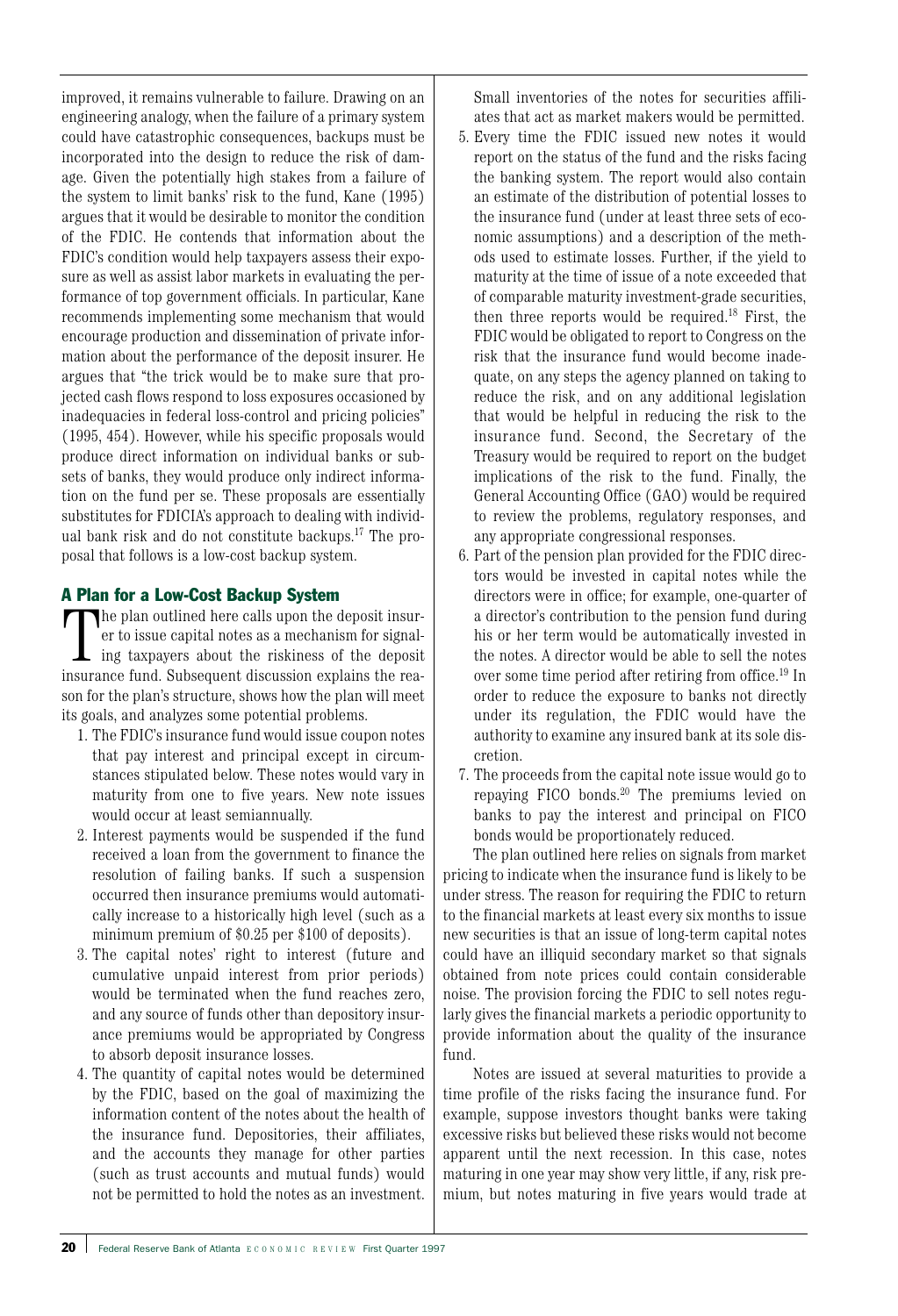substantially higher yields than comparable Treasury securities, reflecting concerns about future losses.

Not only would requiring the FDIC to provide an evaluation of the fund's status with each new issue help noteholders and independent analysts in assessing the adequacy of the fund; it would also provide a way to review the regulatory agencies' outlook on the current condition of the banking system and suggest how they might handle problem banks.

The capital notes are intended to measure the insurance fund's solvency, but payment of interest on the notes would be suspended if the fund had to turn to the Treasury to obtain sufficient liquidity. <sup>21</sup> Suspension of interest payments is designed to ensure that solvency problems are not hidden by the FDIC under the pretense that the only issue is the liquidity of the fund. The Treasury, as supplier of these funds, should charge interest for providing the required liquidity. However, capital noteholders would retain their claim to future interest in this case so long as Congress did not appropriate taxpayer funds to cover failed banks' losses.22

Stipulating that directors of the FDIC invest in the capital notes would give them an added incentive to follow market signals.23 The optimal amount of investment for directors would balance their incentive to protect the taxpayers from deposit insurance losses with not giving them such a stake that they would avoid using the fund when failure to do so would have adverse consequences for the overall economy. <sup>24</sup> This part of the proposal would expose the directors of the FDIC to the risk of loss and thereby

reduce the expected value of their compensation. This reduction should be offset with higher salary or benefits unless some evidence indicates that FDIC directors are currently overcompensated.

#### How the Proposal Would Reduce Taxpayers' Risk

A key concern in issuing capital notes is whether<br>they would actually reduce the risk that the<br>deposit insurance fund would require taxpayer<br>support Three aspects of this question will be considered they would actually reduce the risk that the deposit insurance fund would require taxpayer support. Three aspects of this question will be considered in the following discussion: First, how would the notes contribute to better decisions by the regulatory agencies? Second, how would the notes increase the probability that Congress would take appropriate oversight actions if the need arose? Finally, what limitations might adversely impact the informativeness of the pricing signal?

**Capital Notes and the Regulatory Agencies.** Because the capital note plan lacks a mechanism to compel changes at the regulatory agencies, to what extent would the plan, in practice, change regulators' actions? If regulators always use their discretion in a manner contrary to the interests of taxpayers, then a plan that fails to force changes in regulators' behavior cannot help protect the taxpayers. However, existing theory does not indicate that regulatory agencies must always act contrary to taxpayers' interests; theory merely states that conflicting incentives will sometimes produce suboptimal results. Regulators' preferred policies will in many cases be optimal, especially if timely information allows them to prevent a problem from occurring. In other cases, while the

*20. Alternatively, the funds could be used to bolster the insurance fund if the plan were adopted in a country other than the United States.* 

*21. The FDIC currently has the authority to borrow from the U.S. Treasury, but the insurance fund is obligated to repay the loans. A congressional appropriation is required for the FDIC to obtain funds from the Treasury that the insurance fund would not be obligated to repay.*

- *22. For example, suppose the fund had \$20 billion in assets and faced immediate liquidity needs from the failure of some depositories of \$40 billion but would also acquire a claim on the failed institutions' assets with a current market value of \$35 billion. In this case the fund might need a loan of approximately \$20 billion to resolve the depositories, but, after selling off the assets the fund should have approximately \$15 billion.*
- *23. The use of the regulators' pension fund as a mechanism for generating financial accountability follows a recommendation by Kane (1996).*
- *24. The claim that failures in the financial sector could spill over with adverse consequences for the real economy is controversial. For example, Benston (1995) and Kaufman (1996) argue that deposit insurance is not needed to protect against systemic risk. The link between FDIC directors' compensation and note values could be strengthened if one did not believe such a spillover is possible.*

*<sup>17.</sup> Kane discusses two specific alternatives: "marketing cash flows from uninsured funding instruments [for example, subordinated debt] or FDIC coinsurance agreements" (1995, 454). These alternatives would provide information about the performance of the various individual banks or groups of banks that constitute the portfolio of exposures facing the deposit insurer. As such, they would require changes in the way losses are currently distributed when a bank fails and might entail changes in the way the closure decision itself is made.*

*<sup>18.</sup> This provision could be strengthened by including a stipulation that would automatically increase deposit insurance premiums when capital note rates exceeded those of investment grade notes. An increase in insurance premiums might not be the most efficient way to reduce the risk that taxpayer funds would be used to resolve bank failures. However, the prospect of higher premiums could help regulators and banks reach a consensus on which measures (such as higher capital requirements or implementation of least-costly resolution) would best reduce risk to the fund.*

*<sup>19.</sup> For example, the directors could sell the notes evenly over a four-year period, with 25 percent of the notes eligible for sale after one year, 50 percent eligible after two years, 75 percent after three years, and the entire investment eligible after four years.*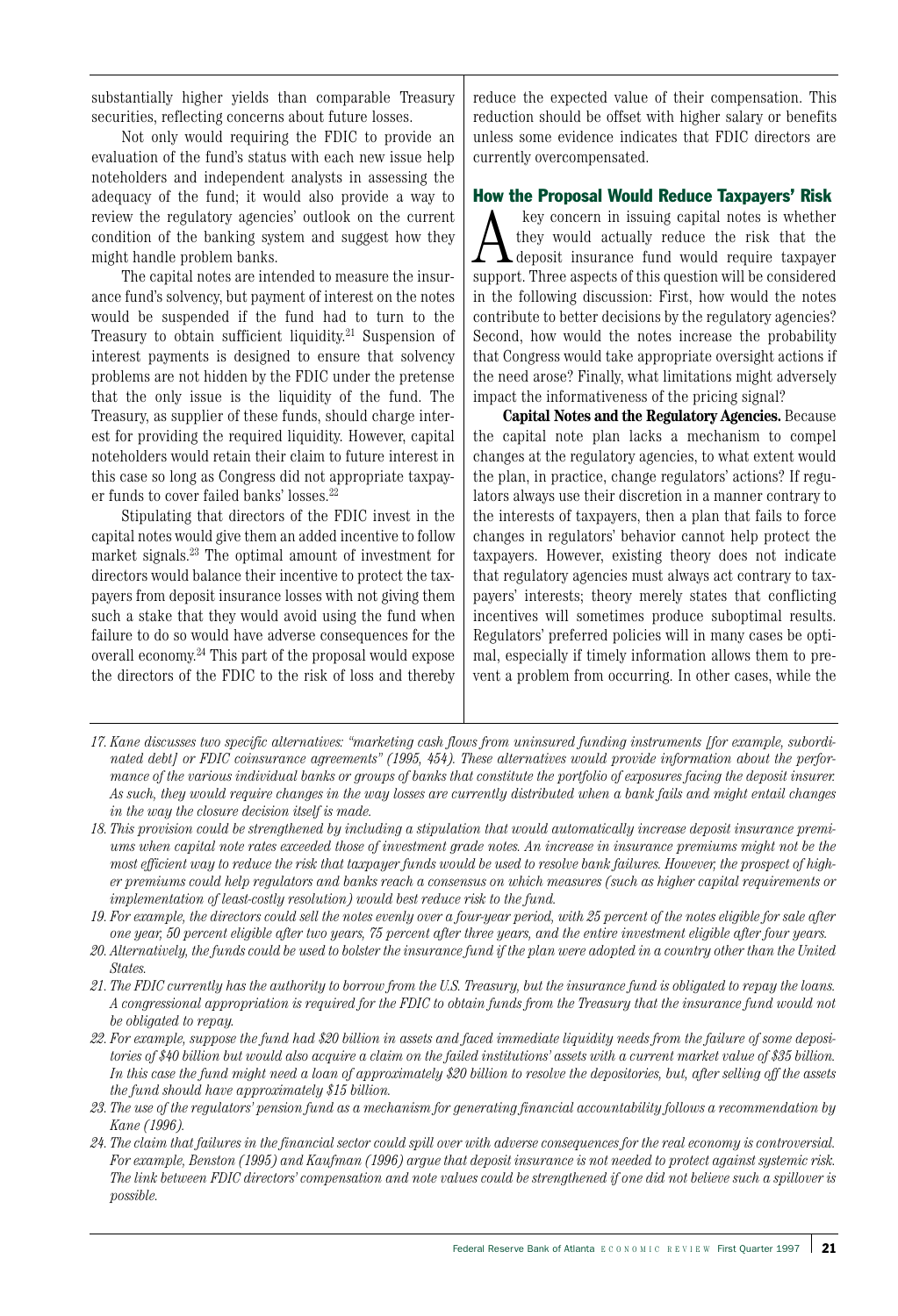personal benefit of pursuing a suboptimal strategy will dominate under the current incentive system, it will be less likely to dominate under some other incentive structures. Capital notes are likely to influence regulatory actions both by providing the agencies with additional information and by changing their incentives.

Risk premiums on the notes would serve as signal about a number of different problems that could be addressed by the regulatory agencies.25 An increase in risk premiums (a decrease in note prices) could be a signal that the riskiness of the banking system has increased. For example, changes in regulation or technology could allow banks to expand their product offerings into riskier financial activities. In this case regulators could seek to insulate the fund more effective-

The capital note proposal would prompt investors to scrutinize the underlying economic realities facing the fund and ignore disinformation proffered by those with a stake in a misinformed public.

ly from the additional risk, or they could limit banks' ability to take the additional risk. The risk premium might also increase in response to a reduction in the market's confidence that the FDIC would follow least costly resolution. In this case, the regulatory agencies might wish to review the feasibility of their strategies to implement least

costly resolution and then better advertise their plans to financial markets. A third possibility is that deposit insurance premiums or the insurance fund have become inadequate in relation to the level of risks facing banks. In this case, the FDIC could choose to increase its insurance premiums or, if the fund has reached its maximum permissible level (as has recently been the case), could seek permission from Congress to increase the fund's size.

Admittedly, these market signals to the regulatory agencies about problems facing the fund are unlikely to alert regulators to completely unrecognized problems. However, an increase in the risk premium would provide independent information about the severity of a threat to the insurance fund. This independent information could be useful both for setting priorities within the regulatory agencies and for helping to overcome political opposition to measures the regulators deem necessary to protect the fund.

The plan changes the FDIC directors' incentives to engage in forbearance in several ways. First, the proposal imposes costs on regulators while they are in office, especially FDIC administrators, by requiring reports from the FDIC and an examination by the GAO if the yield on notes exceeds that of comparable maturity investmentgrade securities. Few administrators like to be forced to discuss publicly possible problems that are occurring on their watch, and even fewer would want the GAO to second-guess their past policies and their plans for future action.

Second, senior regulators, including FDIC directors, could not expect to be able to hide their mistakes until either they had found new employment, leaving their successors to clean up the problem, or banks had become healthy as a result of taking large gambles. The price or rate on capital notes would serve as a clear signal to Congress and potential employers of significant problems facing the insurance fund while the regulators were still in office, as suggested by Kane (1995). Thus, senior regulators who engaged in forbearance could not count on leaving their regulatory agency with their good reputations intact.

Third, requiring directors of the FDIC to own capital notes would put part of their own wealth at risk if the FDIC engaged in forbearance. As noted above, the amount of notes held by the FDIC's directors might be restricted to serve the social goal of not excessively discouraging the FDIC from invoking the systemic risk exception in severe cases, even if that action bankrupts the fund. Another limitation of this advantage is that the FDIC shares regulatory responsibility over banks with the OCC and the Federal Reserve. The FDIC has the unconditional right to enter any bank it insures and is thus able to protect the fund from forbearance by these other agencies.

Further, the proposal creates subtle changes in regulators' incentives to deal with emerging problems before they threaten to impose significant losses on the fund. The potential cost to regulators if notes should start trading at a substantially lower level becomes an incentive to prevent note prices from falling. One way regulators might address this incentive would be to deal more aggressively with potential threats to the insurance fund before economic losses occur. They might also try to reduce the risk premiums on the notes by assuaging market uncertainty about the state of the fund with more information. This impetus to disseminate information would be reinforced by the requirement that the FDIC report on the state of the insurance fund each time it issues new notes. The process of providing additional information will further encourage timely action by regulators: not only will it force them to recognize potential threats at an earlier stage, but it will also help Congress and taxpayers to monitor the regulatory process.

**Capital Notes and Congress.** Issuing capital notes would give voters and their representatives a clear signal about the health of the deposit insurance fund. Banks in weak financial condition have a strong incentive to produce accounting numbers that give a misleading impression of good health. Bank auditors have mixed incentives but they are hired by the banks, so they have a strong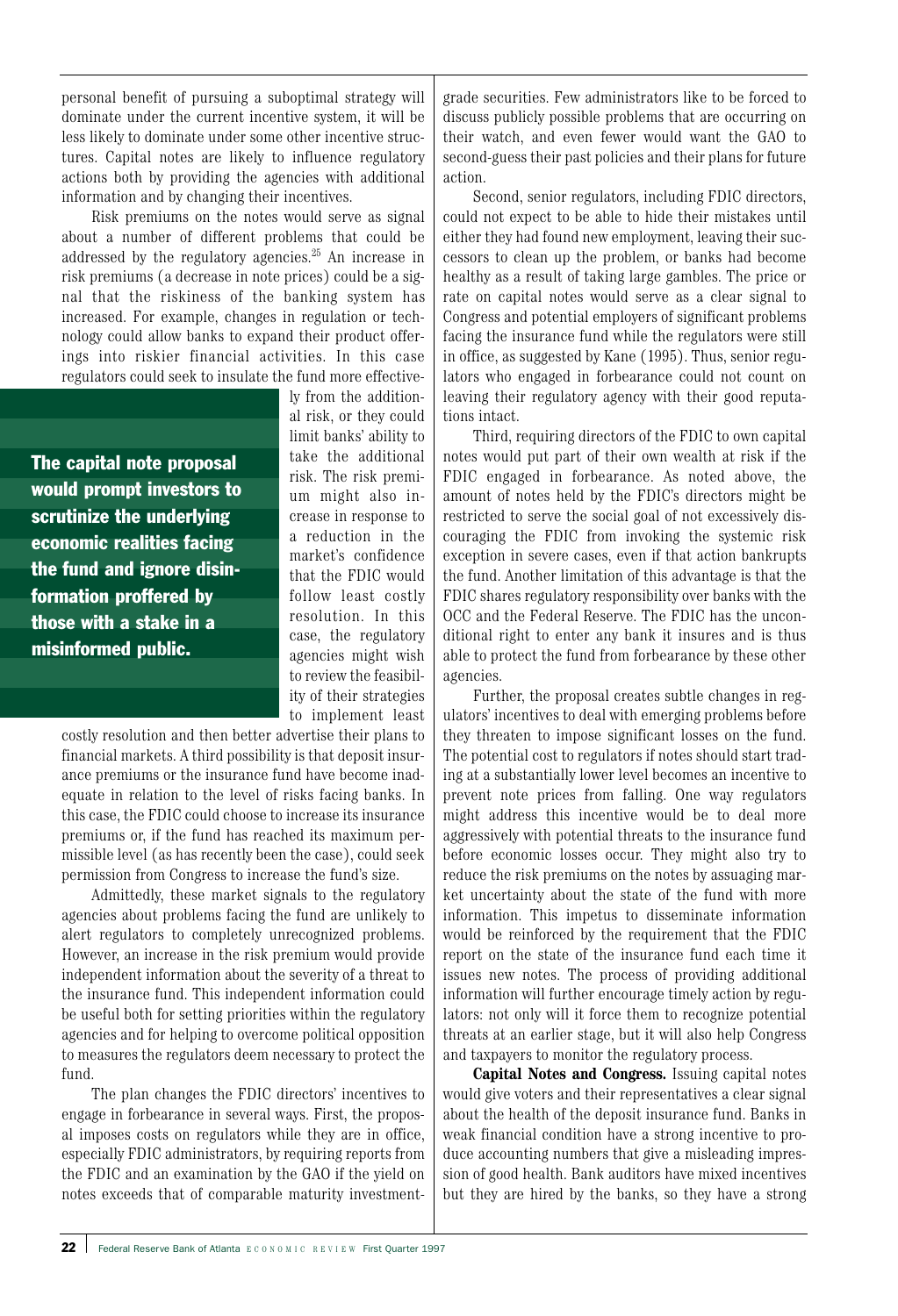motivation to approve the rosiest picture possible of opaque financial information as long as the analysis is consistent with the legal standards for auditors' performance. The three federal bank regulatory agencies also face conflicting incentives, but experience around the world shows that when serious financial problems arise, regulators often look for ways to defer taking action. In contrast, this capital note proposal would prompt investors to scrutinize the underlying economic realities facing the fund and ignore disinformation proffered by those with a stake in a misinformed public. Potential investors in the notes stand to suffer substantial losses if they underestimate the likelihood that payments will be deferred or eliminated. Thus, the price or rates set on these notes could serve as a more accurate signal about the true condition of the fund than reports from banking and regulatory systems might provide.

The capital note proposal would encourage timely oversight and legislation by Congress because it would lower the cost of obtaining information and thus reduce congressional members' incentive to remain uninformed (or underinformed) about the state of the deposit insurance fund. Members may choose to remain underinformed if obtaining information about the true condition of the fund is costly and the likely political benefit from obtaining the information is small.<sup>26</sup> Capital notes could serve as a low-cost warning signal that would allow legislators to focus attention on the fund primarily during periods when gains from legislative changes would be the largest. The benefits to Congress from note price signaling are reinforced by the stipulation that would require mandatory reports by the FDIC, the Treasury, and the GAO should the notes be issued at rates exceeding those of comparable investment-grade securities.

Congressional members' incentives to monitor the condition of the deposit insurance fund is affected by the capital note plan in two ways. First, by reducing the cost of recognizing when the fund poses a threat to the taxpayers, the proposal makes it harder for legislators to plausibly deny their responsibility to take action to reduce the threat. The rates charged on capital notes send a signal that may be more easily understood by the electorate than the conflicting testimony of "experts." In this way the rates may be used in political campaigns by challengers to bolster their chances of defeating members who shirk their obligations to taxpayers.

Second, capital noteholders could also provide a political counterweight to lobbying depositories. In the early stage of a threat to the insurance fund, noteholders would have an incentive to lobby for more aggressive regulatory action to preserve the value of their claims. While appealing in principle, this advantage of the plan is only of second-order importance because banks would probably retain greater political clout and, if the insurance fund becomes sufficiently weak, noteholders' primary aim becomes persuading Congress to bail them out along with the fund.

**The Pricing of Capital Notes.** All of the arguments for the advantages of the capital note proposal depend on the prices of the notes sending a clear signal about the condition of the fund. But both the FDIC and Congress could take steps that would reduce the information content in the notes' prices. The FDIC could mislead capital noteholders by withholding information to prevent the notes from signaling most potential problems. This scenario is unlikely, however. Regulators collect and publish a substantial volume of data on banks' financial condition, and most of the banking system's assets are in publicly traded banks that are already closely watched by stock analysts. Further, bond rating agencies currently evaluate the credit quality of many bank debt issues, including those of virtually all of the very large banking organizations, and this knowledge could be applied to rating notes issued by the bank insurer. Thus, the FDIC would have a very difficult time concealing unrealized losses to the banking system that would threaten the fund's solvency.<sup>27</sup>

A more serious threat to the effectiveness of the plan is the potential for Congress to bail out the capital noteholders along with the deposit insurance fund. There is no way to prevent noteholders from petitioning for a bailout or to bind the hands of future Congresses. However, capital noteholders are being paid specifically to accept the risk that the FDIC fund could become impaired, and, in general, these noteholders would be capable of bearing that risk. Thus, as a group, the capital noteholders would not have a strong case for a bailout. Even given the potential for a bailout of noteholders, the price of the notes would remain depressed until the bailout became a certainty, so prices could still be used as a signal that problems remained. The primary limitation of such signals would be in interpreting changes in capital note prices and rates when the value of deposit insurance claims has a substantial probability of exceeding the fund's assets. These changes could reflect variations both in the fundamental condition of the fund and in the probability of a bailout.

*<sup>25.</sup> For a survey of the evidence that various market signals contain information about banks' financial condition, see Gilbert (1990) as well as a more recent study by Flannery and Sorescu (1996). For a contrary opinion, see Simons and Cross (1991) and Randall (1993).*

*<sup>26.</sup> For example, in those states where no congressional action is appropriate, the political benefit of obtaining additional information about the state of the fund may be close to zero.*

*<sup>27.</sup> An example (perhaps the only example) of such a deception would be a large bank taking very substantial losses from undisclosed fraud or unauthorized risk taking that was recognized by the examiners but not the bank's auditors.*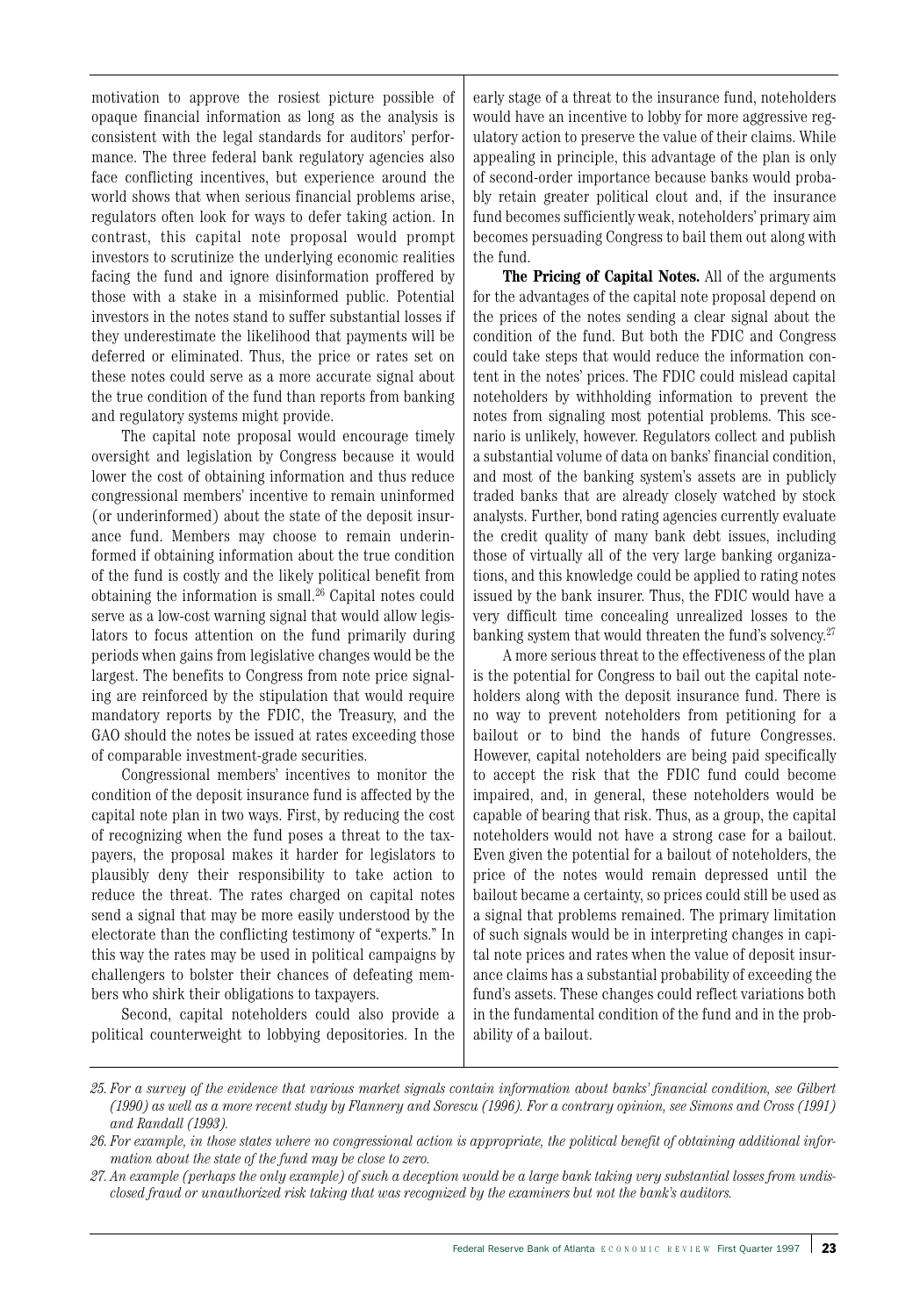# Potential Disadvantages of the Capital Note Proposal

**P**robably the biggest disadvantage of the plan out-<br>lined here is that the FDIC would bear a continuing<br>responsibility to pay interest on the capital notes,<br>implying a need for higher deposit insurance premiums robably the biggest disadvantage of the plan outlined here is that the FDIC would bear a continuing responsibility to pay interest on the capital notes, for depositories. However, even if higher premiums were a pure loss to depositories, it could be argued that the gains to taxpayers from better regulatory decisions and improved congressional oversight would exceed the loss if banks passed the higher premiums to their customers. Moreover, the net cost to depositories from the issuance of capital notes is likely to be small. The proceeds from the note issue would go to pay down the FICO note issue and reduce insurance premiums on those notes. What cost, if any, the plan would impose on banks depends on the amount and timing of lower insurance premiums stemming from reduced FICO obligations, the amount and timing of payments by the capital notes, and the discount rate applied to those future payments (which should reflect banks' marginal cost of funds). (Rates likely to be paid on capital notes are discussed in Box 2.)

Another possible disadvantage of the capital note plan, it might be argued, is that if the notes indicated a high degree of risk to the deposit insurance fund, the public's confidence in the deposit insurance fund could erode, thereby precipitating a systemic problem. However, the FDIC has a \$30 billion line of credit at the U.S. Treasury, and Congress may appropriate additional funds as a loan or as a grant to resolve failed banks; thus, plunging capital note values would not necessarily indicate that the insurance fund would be unable to honor its obligations to insured depositors. Any public misperception that the note values measure the fund's ability to honor its claims could be corrected, providing a low-cost solution to the problem. The capital notes are a only signal about whether the insurance fund is likely to need government help, not an indication of its ability to pay off insured depositors.

# **Conclusion**

ank regulators and deposit insurers around the world have repeatedly failed to resolve foundering depositories in a timely manner. In the United States the risk that a financial breakdown could lead to a taxpayer bailout of the deposit insurance fund has been cited to justify current regulatory controls and the imposition of inefficient taxes for social welfare purposes. Despite some regulatory changes in the 1990s to protect taxpayers from future debacles, however, widespread failures could still expose taxpayers to losses.

The proposal outlined in this article provides a way to monitor the deposit insurance fund—through capital notes issued by the FDIC—that would better serve the interests of both taxpayers and banks. Because the interest paid on capital notes would be suspended if the fund required a loan from the Treasury or eliminated if taxpayer funds were contributed to offset deposit insurance losses, noteholders would have more incentive to take action should the risk of loss to the taxpayers become substantial. Capital notes would provide taxpayers and their congressional representatives clear signals about the health of the fund and would change the incentive structure facing senior regulators.

Banks should benefit under the capital note proposal because the receipts from issuing the notes could be used to reduce banks' insurance payment obligations. In addition, by relieving some of the concerns policymakers have about the insurance fund, the capital note plan could lead to a more deregulated environment for banks.

Finally, both regulators and Congress may profit from a better method for assessing the status of the insurance fund as they struggle to cope with safety and soundness questions arising from the integration of the banking industry with other finance-related industries.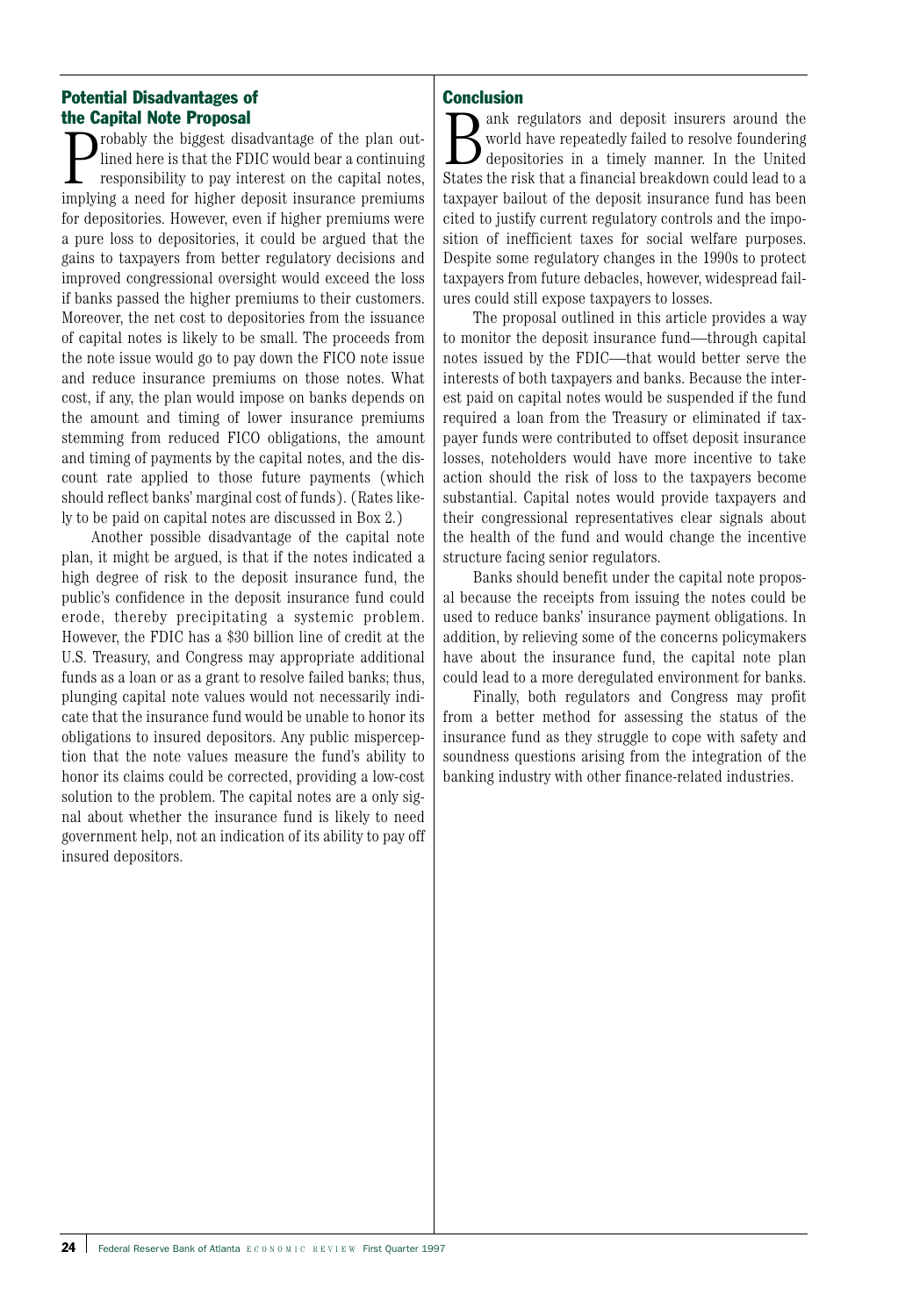# A Rough Calculation of the Likely Interest Rate on Capital Notes

The capital notes proposed in this article are intended to be an effective, low-cost signal of the condition of the FDIC fund. Potential investors in capital notes, however, are concerned about more than the risk that the FDIC will have insufficient funds to honor its promises to the noteholders. Investors will demand that the note's pricing reflect the current value of the default-free term structure. Investors will also demand compensation for risks other than economic default, such as the possibility that notes could become illiquid or the risk that payments could be suspended or terminated for political reasons rather than because of the FDIC's inability to make timely payments. If the notes are to be an effective signal of the state of the FDIC fund, analysts need to be able to filter out most of the changes in the status of the fund from other reasons for rate changes. Further, if the notes are to be low-cost signals, then the nondefault risk premiums attached to the notes should be small.

No one can say with certainty exactly how the notes will be priced because they currently do not exist. However, varieties of notes already in the market, such as municipal revenue notes and bonds as well as corporate notes and bonds, share many of the same characteristics as capital notes. This box compares the features of capital notes with those of other types of debt securities to obtain a rough estimate of likely prices if capital notes were to be issued.

#### Determinants of the Prices of Capital Notes

The rate on capital notes may be reasonably approximated by the following function:

Rate on notes  $=f$ {default-free term structure, tax status, default risk premium, premium for the risk of interest deferral, information cost premium, liquidity premium, risk of political interference}.

**Default-Free Term Structure.** The default-free term structure represents the payment to investors for deferring consumption; it is an important element in the pricing of all fixed-income securities. The default-free term structure for obligations denominated in U.S. dollars is usually approximated by the term structure of U.S. Treasury securities.

Capital notes and corporate notes of the same default risk would be expected to respond in a similar fashion to movements in Treasury securities. Municipal revenue notes also respond to movements in the Treasury rate, but their rate movements are dampened because they are not subject to federal taxation.

**Tax Status.** Income from ordinary corporate notes and capital notes is subject to federal income tax. However, interest on municipal notes, which are obligations of state and local governments, are not subject to federal tax. This tax break allows municipal notes to trade at lower yields,  $i_{\it muni}^{}$ , than otherwise identical corporate notes and capital notes, *i tax*. The formula for determining the lower yield is

$$
i_{muni} = i_{tax}(1-t),
$$

where *t* is the federal income tax rate of the marginal investor.

**Default Risk Premium.** Municipal revenue debt issues, corporate debt issues, and capital notes are all subject to default risk, and numerous studies show that this risk is priced in the debt markets.1 Municipal revenue securities are used to finance a specific project and are backed solely by the revenue from that project. The debt issues are expected to default if the revenues are insufficient to repay the noteholders. Corporate debt is typically backed by the cash flow of the entire corporation, but these cash flows must pay the firm's operating costs and its other debt issues. Corporate notes will default if the firm's cash flow is insufficient.

One difference among the three types of debt obligations is the potential for noteholders to hedge changes in credit risk. In theory, a corporate debtholder could perfectly hedge her exposure to changes in a firm's credit risk by taking a short position in the firm's stock. In practice such a hedge is unlikely to be perfect for a variety of reasons; for example, payments to the noteholders may depend on the decisions of a bankruptcy court (especially if the firm has multiple classes of debt outstanding), or the market value of the firm's assets may be subject to discontinuous movements. Nevertheless, a large fraction of the risk could be hedged by taking appropriate short positions in the firm's stock.

*1. For example, Altman (1989) shows that bond ratings are generally negatively correlated with default probabilities and yields.*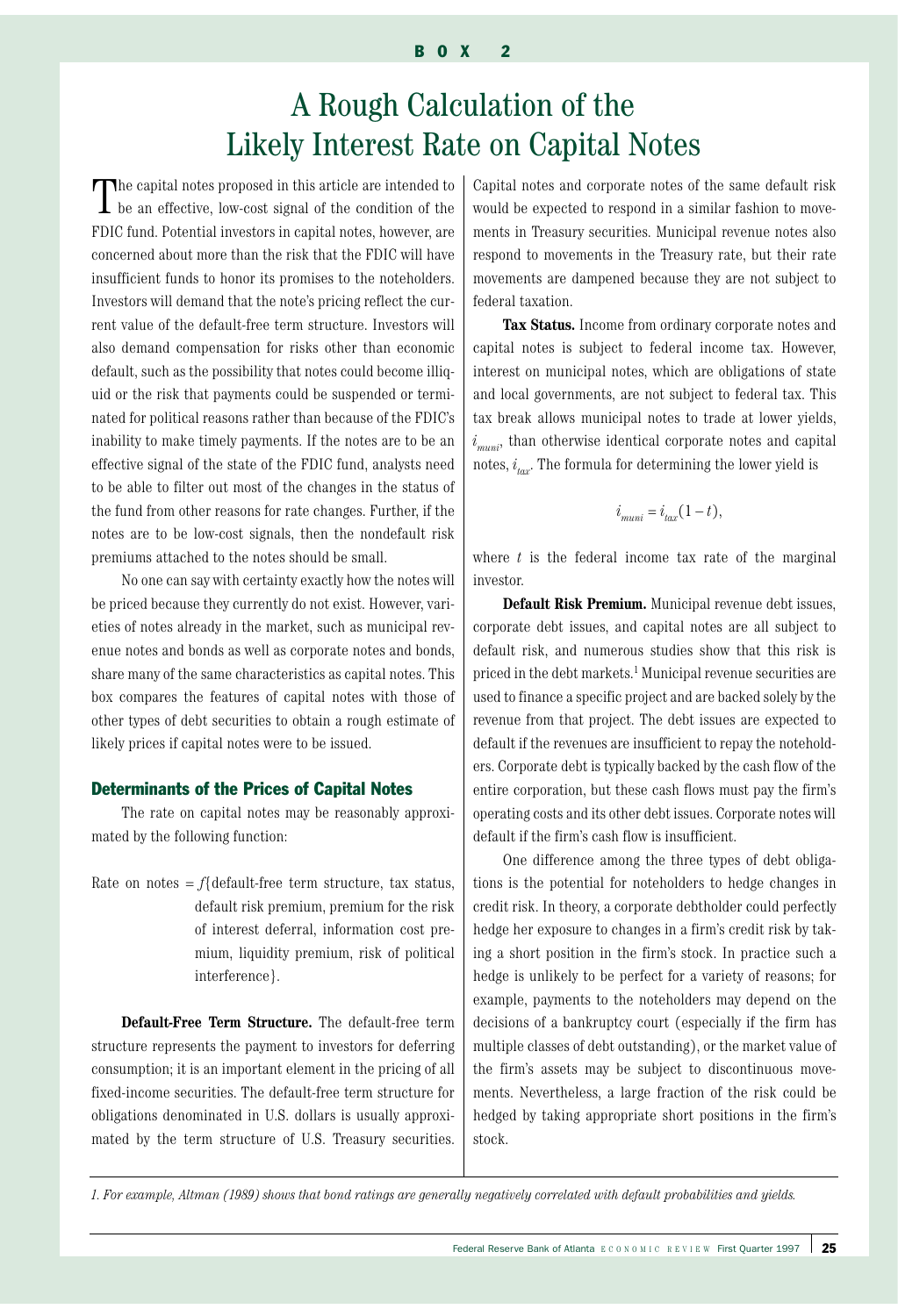The default risk on capital notes depends on the magnitude of losses to the deposit insurer and on the insurer's ability to recover those losses via higher premiums, both of which in turn depend on the performance of a portfolio of banks. Not all banks have publicly traded stock, but the FDIC's biggest exposures are concentrated in banks with traded stocks. Thus, investors could hedge a significant portion of the default risk on capital notes. However, the fraction of risk covered by such a hedge would almost certainly be less than that for a typical corporate note of comparable risk.

Most municipal projects tend to be specialized with a high degree of idiosyncratic risk. Some revenue bonds and notes, such as those associated with hospitals or power facilities, may be somewhat correlated with the stocks of firms in the same industry, but other revenue debt issues (such as those associated with toll roads and university dormitories) may have few, if any, natural hedges. In general, the proportion of municipal revenue note default risk that can be hedged is likely to be substantially lower than either corporate notes or capital notes.

**Risk of Deferral of Interest Payments.** Even if investors ultimately receive full payment of interest and principal, these payments may be delayed if the issuer is in financial distress. The capital note proposal provides for a suspension of payments if the FDIC obtains a loan from the Treasury. Payments on a corporate note may be suspended if the firm enters bankruptcy proceedings. The bankruptcy court will typically place a stay on payments to the firm's noteholders, at least until either an acceptable restructuring plan has been approved by the court or the firm is liquidated. Municipal revenue note payments are also subject to holds if the project enters bankruptcy.

**Information Cost Premium.** Investors rarely, if ever, know the true probability of default on a debt security. Instead, they form their best estimate based on publicly available information and on the private information they collect. Each investor then determines the risk premium required to cover her private individual estimate of default. If the investor believes that other market participants (the issuer or other investors) have superior information, then she will demand a premium to cover the risk that she is being sold an overpriced security. If the competition among unaffiliated investors to produce information helps in accurately pricing debt obligations, those investors that have superior information will, at least in the long run, be the marginal buyers of an issue. However, the possibility that the issuer is acting on superior information may make prices less accurate measures of actual default risk. Issuers with

superior information may sell notes when debt markets overvalue them and defer selling notes when the market undervalues the securities. Investors recognize that issuers are likely to have superior information and will demand higher prices if they believe issuers are using their information advantage to sell overvalued notes.

Corporate debt issuers have an incentive to issue overpriced notes because mispricing gains accrue to the shareholders. Furthermore, these issuers often have some discretion in the timing of their issues that would permit them to exploit mispricings. However, the value of most new corporate bonds and notes is relatively insensitive to inside information because the notes involve very low risk. Hence, the maximum possible mispricing gains are usually small.<sup>2</sup> Municipal project managers may also gain some operational flexibility by issuing mispriced debt issues that have too low a promised interest payment given their risk; hence, they have some incentive to time their issues to coincide with market mispricings. However, the incentive for municipal projects to issue mispriced notes is likely to be lower since the persons responsible for the issue are in a weaker position to capture part of the mispricing gains. Further, municipal projects often require some legislative approval, a stipulation that could sharply reduce the managers' scope for timing an issue. Investors in capital notes, by contrast, should have minimal concern about the FDIC manipulating the timing of its note issues, given that the proposal leaves little discretion about timing. The FDIC may have some discretion over the amount of each issue, but the directors of the FDIC have very little ability to capture any rents associated with mispriced notes.

**Liquidity Premium.** An important component of note pricing is investors' beliefs about their ability to sell the notes in the secondary market at a price that fairly approximates the notes' true value. While some investors buy notes with an intention of holding them until maturity, others plan on selling their holdings before the note matures. Further, even those investors that plan on holding notes until maturity will place positive value on the option of being able to sell their holdings before they mature. Thus, if two notes differ by only their expected liquidity in the secondary market, the note that promises a more active secondary market will require lower yield.

Notes and bonds tend to have far less active secondary markets than comparable stock issues, in large part because many investors follow a "buy and hold" strategy. The lack of a secondary market may be less important in short-term issues than in the longer ten- to thirty-year bonds. Shorter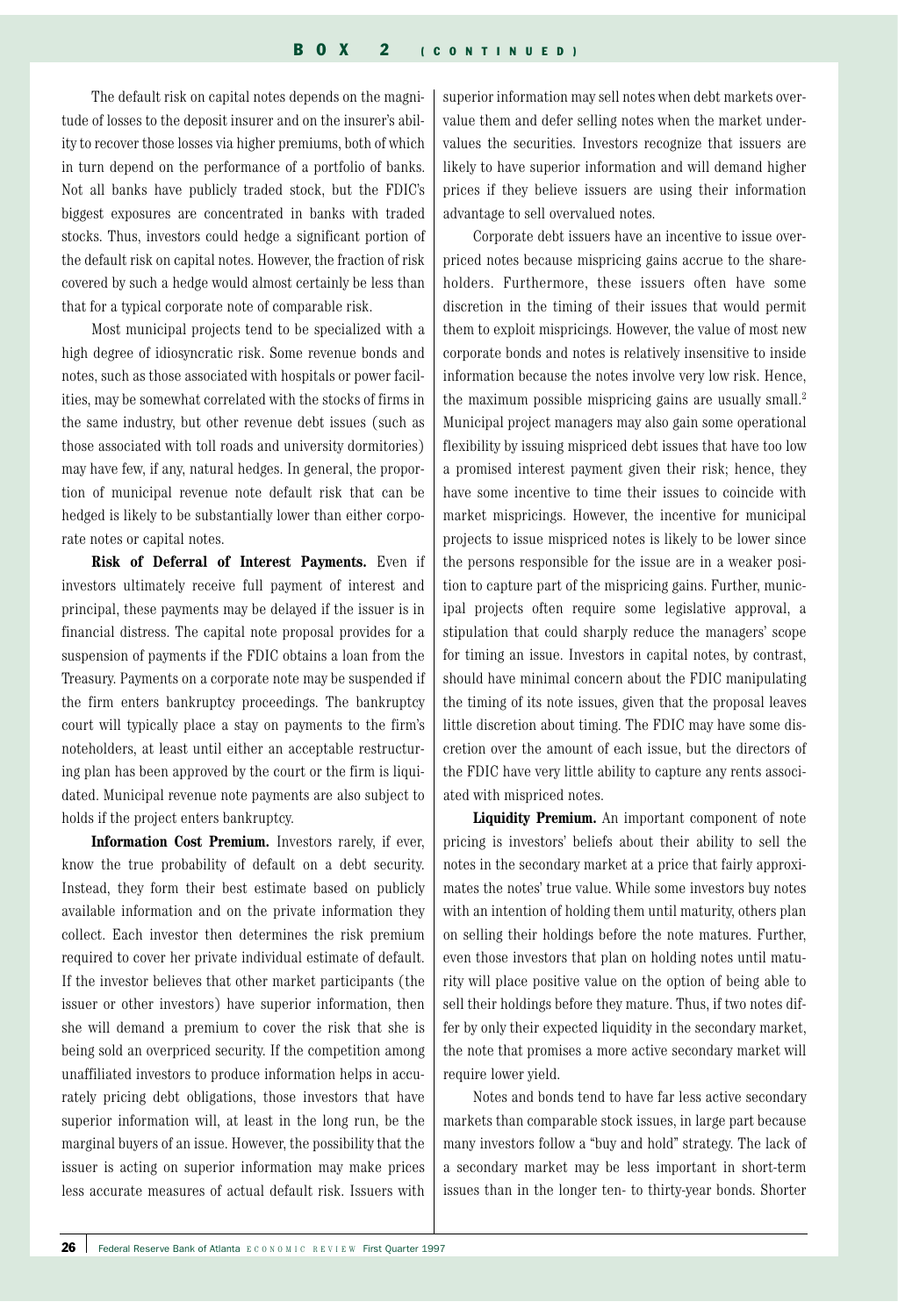maturity issues, such as with capital notes, allow "buy and hold" investors who want to cash out of the notes to receive their investment back from the issuer on a shorter time scale. Thus, the liquidity of capital notes is likely to be less important to their pricing than the liquidity of longer term securities would be.

When financial economists are analyzing the pricing of various bonds, a common proxy for the probable depth of the secondary market for a bond is its issue size. Corporate issues generally range from tens of millions of dollars to over \$1 billion (in rare cases involving longer-term bonds), with larger corporations often issuing amounts exceeding \$100 million. The size of some municipal revenue bonds exceeds \$100 million, but many revenue bonds have a par value under \$10 million.3 The amount of capital notes to be issued will be determined by the FDIC, in large part based on liquidity considerations. The ability to issue up to \$8 billion will give the FDIC considerable flexibility; for example, if the agency issued the full \$8 billion, sold notes every six months with each sale consisting of five issues maturing annually over the next five years, then each issue could be over \$250 million.4 Thus, based on the issue's size, the liquidity premium on capital notes may not be any larger than on comparable corporate or revenue notes (after tax adjustment).

**Risks about the Amount and Timing of Payments.** In most cases, payments received by noteholders fairly reflect borrowers' ability to make full and timely payments in accordance with their debt contract. However, under certain circumstances, noteholders may not receive full and timely payments even though the note issuer has the economic capacity to make the payments. Conversely, in rare cases noteholders may receive larger and more timely payments than the economic capacity of the issuer would permit. Investors will demand a risk premium to cover the potential that the issuer will default for reasons other than economic capacity, and they will accept a lower rate to the extent that they anticipate a bailout should the note issuer become unable to pay. Both types of distortions will reduce analysts' ability to use note rates to identify the changes in a note issuer's economic ability to pay.

Corporate notes have limited exposure to both distortions. Corporations have used bankruptcy proceedings to avoid honoring burdensome obligations (usually labor contracts or obligations arising from civil suits). Corporations also have a very small possibility of receiving a government (national or local) bailout if the political authorities are unwilling to accept the consequences of a bailout. However, the main source of distortion may be unpredictable deviations from the absolute priority rule in bankruptcy proceedings. Corporate obligations typically provide for varying degrees of seniority if the firm should fail, but this seniority is often not followed strictly; for example, equityholders may receive a payment even though the junior creditors are not fully repaid.<sup>5</sup> Some deviations from absolute priority are likely to be anticipated ex ante by noteholders, but certain classes of creditors may receive unexpected gains or losses due to unexpected deviations from absolute priority.

Municipal revenue bonds and notes may also suffer from both types of distortions. Local political authorities may change the ground rules that govern a project's operation in a way that reduces the revenues (for example, by allowing more competition) or increases the expenses associated with a project. Conversely, they may bail the project out by using other sources of revenue.

Capital notes are subject to both possible risks. The FDIC could suspend payments on the notes by borrowing from the U.S. Treasury when other resolution methods may have reduced the FDIC's outlays for failed bank resolutions. Similarly, Congress could appropriate taxpayer money to cover FDIC losses even though the losses could have been covered by current and future bank insurance premiums.

The one important difference between capital notes and the other two types of notes is that a suspension of payments on the other notes may trigger a loss of managerial control. The bankruptcy court will assume control over the major decisions made by a corporation or municipal project in bankruptcy, and the owners and managers of a corporation may lose total control of the firm in bankruptcy proceedings. Hence, the managers of corporations and municipal projects face potentially large costs if they enter

*<sup>2.</sup> See Smith (1986) for a survey of empirical studies of corporate security issuance.*

*<sup>3.</sup> In a study of municipal general obligation bonds, Kidwell, Koch, and Stock (1987) examine the reoffering yield on bonds issued between 1978 and 1980. They find that the reoffering yield on issues of less than \$15 million is influenced by state-specific factors but that larger issues seemed to be sold into a national market.*

*<sup>4.</sup> The total number of issues outstanding at any given time would be thirty. At any given time five issues would mature in six months, five issues in one year, four issues in one and a half years, four issues in two years, three issues in two and a half years, three issues in three years, two issues in three and a half years, two issues in four years, one issue in four and a half years, and one issue in five years. 5. For a recent analysis of absolute priority rule violations see Longhofer and Carlstrom (1995).*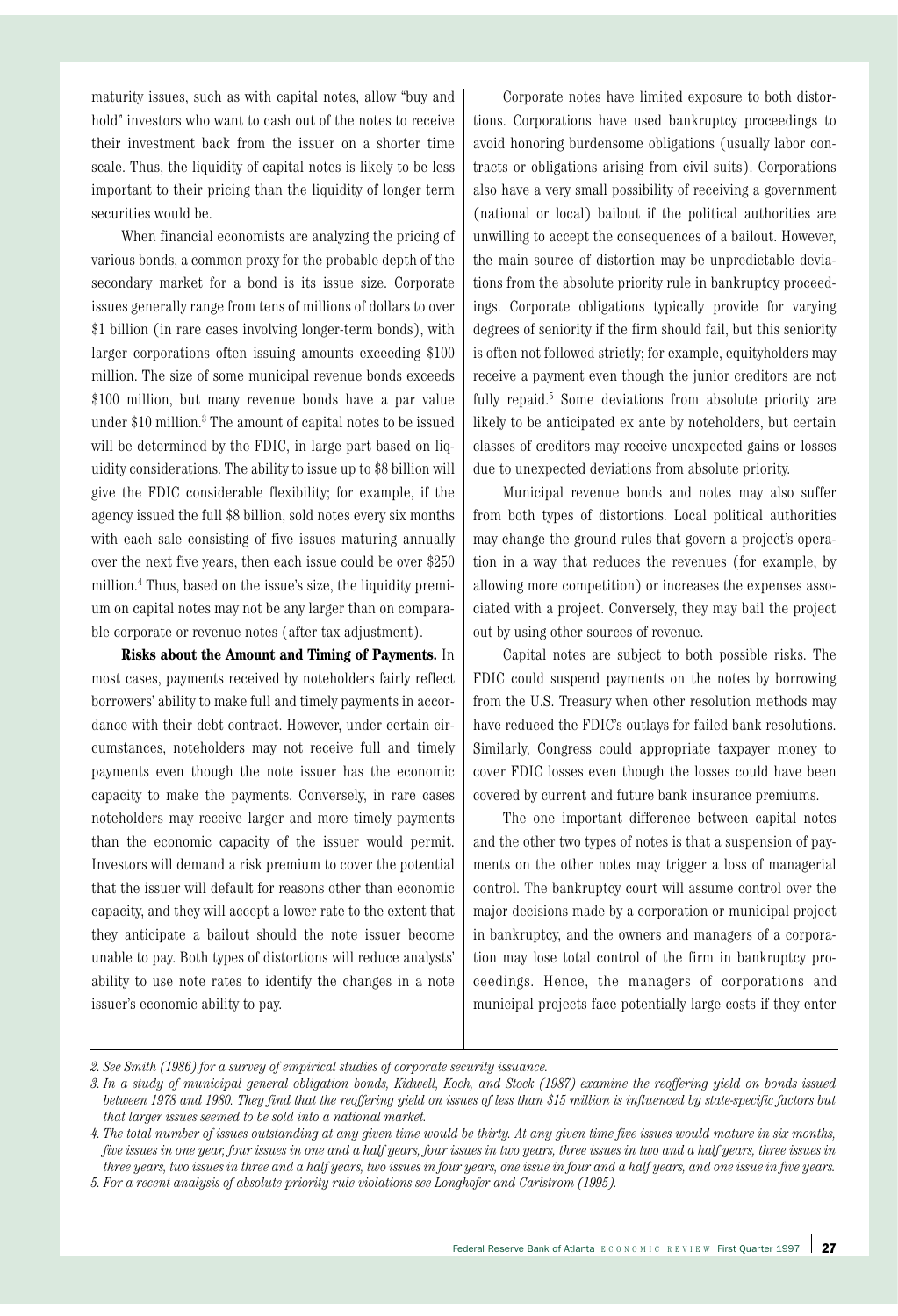into bankruptcy to defer, reduce, or eliminate payments to noteholders. The FDIC loses no control rights over the insurance fund if it borrows from the Treasury or receives a congressional appropriation to cover losses under the capital notes proposal. If the FDIC did borrow from the Treasury, it would be subject to some costs, and the automatic increase in bank insurance premiums would probably generate political heat for the FDIC; however, these costs are likely to be less than those faced by corporate and municipal note issuers. Similarly, Congress may face political opposition to an "unnecessary appropriation" of funds to cover FDIC losses.

Thus, the odds of note payments being adjusted for noneconomic reasons appears to be greatest for capital notes. However, these risks would seem less likely to be priced in to the notes if the FDIC fund appears to be very strong and shows little probability of default for economic reasons. If the insurance fund faces minimal resolution costs relative to its existing fund, then the FDIC and Congress would have to manufacture a situation that would justify suspension or termination. However, as the cost of resolving failures rises relative to the size of the insurance fund, so does the ability of the FDIC and Congress to justify suspensions and terminations of note payments. If the fund is in sufficient financial distress, relatively small changes in the assumptions about liquidity needs and resolution costs may be sufficient to justify suspension or termination of interest payments. Thus, if default for noneconomic reasons has any

significant impact on capital note pricing, it is most likely to be at a point when the probability of the FDIC needing a loan or congressional appropriation has become significant but such actions are not yet a certainty. The implication of this analysis is that if a significant premium is required for these nondefault risks, it will tend to accentuate the notes' sensitivity to economic default risks.<sup>6</sup>

#### Expected Pricing of Capital Notes

The above analysis suggests that the pricing of capital notes would probably be similar to that of similar corporate and municipal revenue notes after adjusting for tax differences, with comparable default risk ratings. According to this analysis, corporate notes seemed least subject to various nondefault risks. Corporate notes may have slightly higher risk premiums because of the risk that their issuers have superior information, but otherwise corporate notes have equal or lower risk levels (for any given note rating class). Capital notes may have more political risk than municipal revenue notes in some cases, but otherwise their risk premiums would appear to be equal or lower than comparably rated revenue notes. Thus, this analysis indicates that, to a first approximation, capital notes with low default risk ought to trade at rates somewhere between comparably rated corporate notes and revenue notes, after adjusting for their varying tax status.

*<sup>6.</sup> An offsetting influence would be the potential for a congressional bailout of the capital noteholders. However, the noteholders' case for a bailout is weakened by the fact that they are being paid to bear this risk. Further, noteholders' prospects for a bailout are likely to be unclear until the need for a congressional appropriation to cover FDIC losses becomes apparent. Thus, if noneconomic risks are significant, the risk that noteholders will get less than they deserve will probably dominate when the FDIC fund's condition first starts to deteriorate. This situation implies that capital notes will be sending the desired signal while there may still be time to reduce the fund's losses. However, changes in the note rate may be a less reliable indicator of the FDIC fund's condition in the later stages of financial deterioration when the fund becomes very weak.*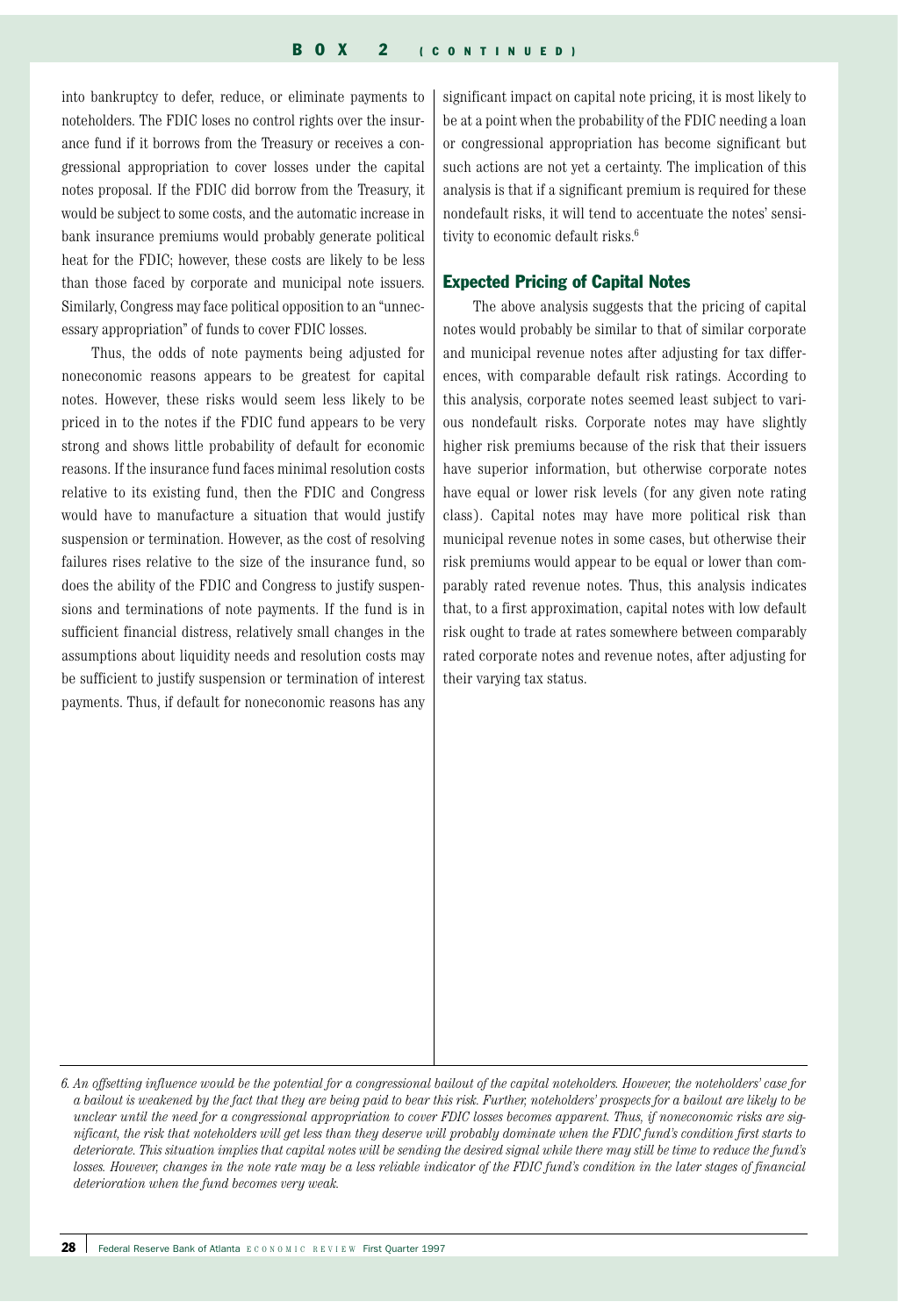# REFERENCES

ACHARYA, SANKARSHAN, AND JEAN-FRANCOIS DREYFUS. 1989. "Optimal Bank Reorganization Policies and the Pricing of Federal Deposit Insurance." *Journal of Finance* 44 (December): 1313-33.

ALTMAN, EDWARD I. 1989. "Measuring Corporate Bond Mortality and Performance." *Journal of Finance* 44 (September): 909-22.

BENSTON, GEORGE J. 1995. "Safety Nets and Moral Hazard in Banking." In *Financial Stability in a Changing Environment,* edited by Kuniho Sawanmoto, Zenta Nakajima, and Hiroo Taguchi. New York: St. Martin's Press.

BENSTON, GEORGE J., ROBERT A. EISENBEIS, PAUL M. HORVITZ, EDWARD J. KANE, AND GEORGE G. KAUFMAN. 1986. *Perspectives on Safe and Sound Banking: Past, Present, and Future*. Cambridge, Mass: MIT Press.

BENSTON, GEORGE J., AND GEORGE G. KAUFMAN. 1988. "Risk and Solvency Regulation of Depository Institutions: Past Policies and Current Options." Monograph Series in Finance and Economics, no. 1. Salomon Brothers Center for the Study of Financial Institutions and Graduate School of Business Administration, New York University.

BERGER, ALLEN N., KATHLEEN KUESTER KING, AND JAMES M. O'BRIEN. 1991. "The Limitations of Market Value Accounting and a More Realistic Alternative." *Journal of Banking and Finance* 15 (September): 753-83.

CALOMIRIS, CHARLES W. 1990. "Is Deposit Insurance Necessary? A Historical Perspective." *Journal of Economic History* 50 (June): 283-95.

CARGILL, THOMAS F., MICHAEL M. HUTCHISON, AND TAKATOSHI ITO. 1995. "Lessons from Financial Crisis: The Japanese Case." In *The New Tool Set: Assessing Innovations in Banking*, 101-109. Proceedings of the Thirty-First Annual Conference on Bank Structure and Competition, Federal Reserve Bank of Chicago.

CHAN, YUK-SHEE, STUART I. GREENBAUM, AND ANJAN V. THAKOR. 1992. "Is Fairly Priced Deposit Insurance Possible?" *Journal of Finance* 47 (March): 227-46.

COLE, REBEL, AND ROBERT A. EISENBEIS. 1996. "The Role of Principal-Agent Conflicts in the 1980s Thrift Crisis." *Real Estate Economics* 24 (Summer): 195-218.

DAVIES, SALLY M., AND DOUGLAS A. MCMANUS. 1991. "The Effects of Closure Policies on Bank Risk Taking." *Journal of Banking and Finance* 15 (September): 917-38.

DE KRIVOY, RUTH. 1995. "Lessons from Financial Crisis: Evidence from Venezuela." In *The New Tool Set: Assessing Innovations in Banking*, 162-70. Proceedings of the Thirty-First Annual Conference on Bank Structure and Competition, Federal Reserve Bank of Chicago.

DEMSETZ, REBECCA S., MARC R. SAIDENBERG, AND PHILIP E. STRAHAN. 1996. "Banks with Something to Lose: The Disciplinary Role of Franchise Value." Federal Reserve Bank of New York *Economic Policy Review* 2 (October): 1-14.

ELY, BERT. 1994. "Financial Innovation and Deposit Insurance: The 100 Percent Cross-Guarantee Concept." *Cato Journal* 13 (Winter): 413-36.

FLANNERY, MARK J. 1994. "Debt Maturity and the Deadweight Cost of Leverage: Optimally Financing Banking Firms." *American Economic Review* 84:320-31.

FLANNERY, MARK J., AND SORIN M. SORESCU. 1996. "Evidence of Bank Market Discipline in Subordinated Debenture Yields: 1983-1991." *Journal of Finance* 51 (September): 1347-77.

GALL, NORMAN. 1996. "Behind the World's Biggest Bank Failure." *Institutional Investor* 30 (September): 83-95.

GILBERT, R. ALTON. 1990. "Market Discipline of Bank Risk: Theory and Evidence." Federal Reserve Bank of St. Louis *Review* (January/February): 3-18.

GREENBAUM, STUART I. 1996. "Twenty-Five Years of Banking Research." *Financial Management* 25 (Summer): 86-92.

JONES, DAVID S., AND KATHLEEN KUESTER KING. 1995. "The Implementation of Prompt Corrective Action: An Assessment." *Journal of Banking and Finance* 19 (June): 491-510.

KANE, EDWARD J. 1989a. "Changing Incentives Facing Financial-Services Regulators." *Journal of Financial Services Research* (September): 265-74.

———. 1989b. *The S&L Insurance Mess: How Did It Happen?* Washington, D.C.: Urban Institute Press.

-. 1995. "Three Paradigms for the Role of Capitalization Requirements in Insured Financial Institutions." *Journal of Banking and Finance* 19:431-59.

———. 1996. "Foundations of Financial Regulation." In *Rethinking Bank Regulation: What Should Regulators Do?* 308-33. Proceedings of the Thirty-Second Annual Conference on Bank Structure and Competition, Federal Reserve Bank of Chicago.

KANE, EDWARD J., JAMES C. HICKMAN, AND ALBERT E. BURGER. 1993. "A Plan for Private-Federal Deposit-Insurance Partnership." Center for Credit Union Research, University of Wisconsin-Madison, Working Paper.

KANE, EDWARD J., AND GEORGE G. KAUFMAN. 1993. "Conflict in Deposit-Institution Regulation: Evidence from Australia." *Pacific-Basin Finance Journal* 1 (March): 13-29.

KANE, EDWARD J., AND MIN-TEH YU. 1995. "Measuring the True Profile of Taxpayer Losses in the S&L Insurance Mess." *Journal of Banking and Finance* 19:1459-77.

KAUFMAN, GEORGE G. 1996. "Bank Failures, Systemic Risk, and Bank Regulation." *Cato Journal* 16 (Spring/Summer): 17-45.

KEELEY, MICHAEL. 1990. "Deposit Insurance Risk and Market Power in Banking." *American Economic Review* 80 (December): 1183-1200.

KIDWELL, DAVID S., TIMOTHY W. KOCH, AND DUANE R. STOCK. 1987. "Issue Size and Term-Structure Segmentation Effects on Regional Yield Differentials in the Municipal Bond Market." *Journal of Economics and Business* 39 (November): 339-47.

KUMAR, RAMAN, AND GEORGE E. MORGAN. 1994. "Bank Regulatory Triage: Optimal Closure Rules and an Economic Explanation for Forbearance." Virginia Polytechnic Institute and State University, Working Paper 93-15, June.